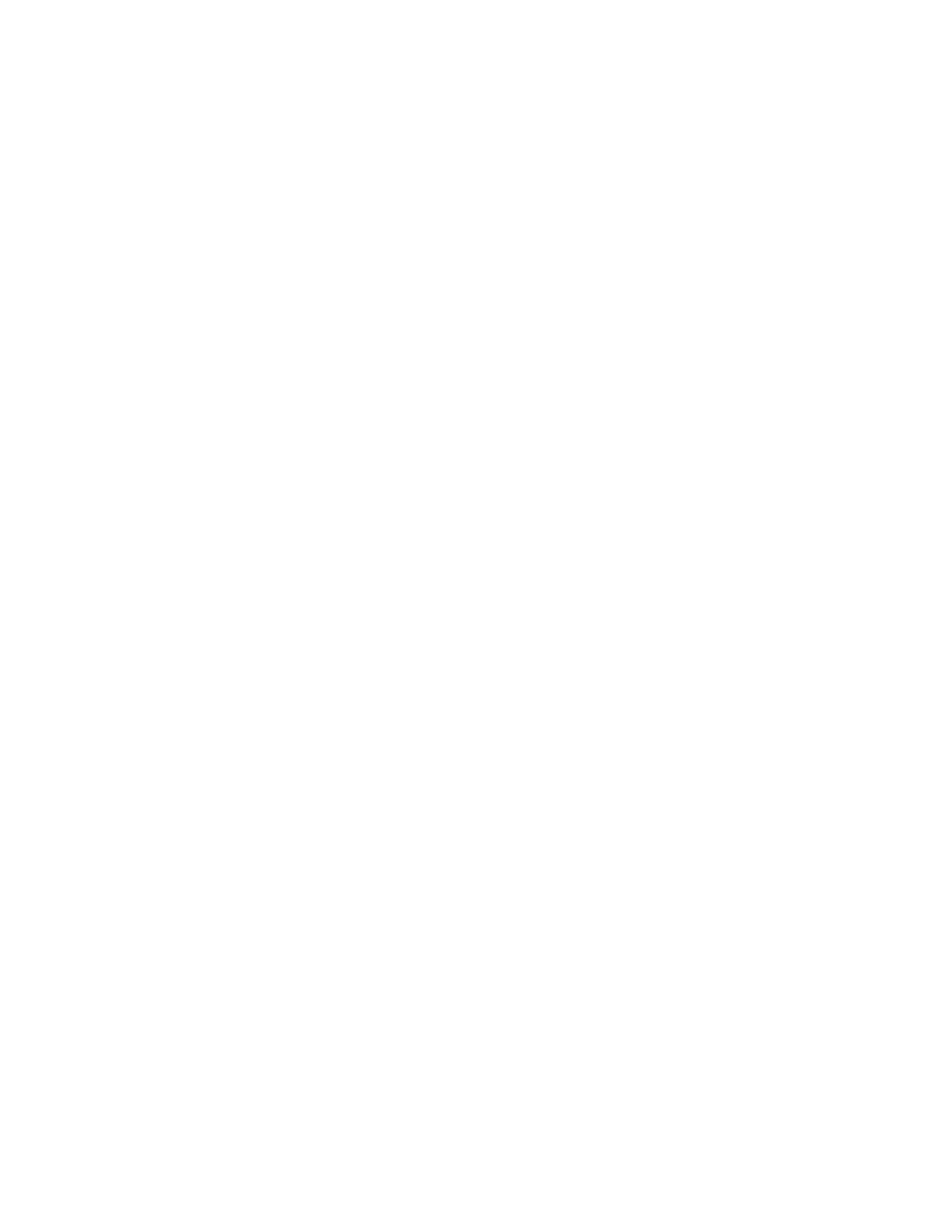#### **FOREWARNING**

This document is provided for the reader's convenience only. The translation from the official Spanish version was made by Banco de México's staff. Discrepancies may arise between the original document in Spanish and its English translation. For this reason, the original Spanish version is the only official document.

#### **1. PLACE, DATE AND PARTICIPANTS**

**1.1. Place:** Meeting held by virtual means.

**1.2. Date of Governing Board meeting:** December 15, 2021.

#### **1.3. Participants:**

Alejandro Díaz de León, Governor. Galia Borja, Deputy Governor. Irene Espinosa, Deputy Governor. Gerardo Esquivel, Deputy Governor. Jonathan Heath, Deputy Governor. Rogelio Eduardo Ramírez, Secretary of Finance and Public Credit. Gabriel Yorio, Undersecretary of Finance and Public

Credit.

Elías Villanueva, Secretary of the Governing Board.

Prior to this meeting, preliminary work by Banco de México's staff analyzing the economic and financial environment as well as the developments in inflation and the determinants and outlook for inflation, was conducted and presented to the Governing Board (see Annex).

#### **2. ANALYSIS AND RATIONALE BEHIND THE GOVERNING BOARD'S VOTING**

#### *International environment*

**The majority mentioned that available information shows that world economic growth has increased moderately during the fourth quarter, heterogeneously across countries depending on the evolution of the pandemic and the actions implemented by their public health, monetary and fiscal authorities. In particular, the new variant of the virus and the adoption of mobility restrictions, mainly in Europe, were highlighted. Some** members pointed out that supply constraints continue to affect industrial production and noted that global employment has not been able to return to its pre-pandemic levels. **One** member stated that this is due to an incomplete recovery in demand. **Some** members indicated that the weakness in employment is also due to individuals'

labor supply decisions in light of health risks. **One** member stated that the pandemic led to the early exit of older generations from the labor force and a lower participation of women and young people. He/she added that there has been a change in relative wages, associated to the risks of contagion, and to wage-related pressures, which has worsened as a result of the recent inflation dynamics. **Some** members mentioned that forecasts for 2022 remained stable, although they continue to be subject to a high degree of uncertainty. **One** member highlighted that the evolution of the pandemic and its new variants continues being the greatest risk factor for the global economic recovery.

**Another** member pointed out the effects that the pandemic has had on the global economy: i) the shutdown of various sectors of productive activity; ii) the adoption of substantial spending stimuli in advanced economies; iii) a reallocation of spending; and iv) profound effects on the labor market. He/she stated that this series of unprecedented shocks has led to considerable forecast errors for economic activity and inflation. He/she highlighted that in 2021 fiscal support and transfers to households increased considerably in the United States, generating an increase in the demand for consumer durables worldwide, thus exerting pressure on their prices and generating bottlenecks. He/she also highlighted the rigidity and lack of resilience in supply chains.

**All members mentioned that world inflation continued increasing due to pressures originated by bottlenecks in production, the reallocation of spending towards merchandise, the elevated food and energy prices, and the recovery of some services. In the case of emerging economies, most members pointed out the impact of exchange rate depreciation on price increases. One** member stated that the increase in inflationary pressures has coincided with the decline in the number of infections and the subsequent increase in mobility and spending. **Some** stressed that producer prices have been subject to significant pressures. **One** member pointed out that consumer durables have also been subject to pressures, registering an annual change of 14.9% in November 2021 in the United States, as compared to February of the previous year, when it registered -0.6%. He/she stated that inflation has been heterogeneous in advanced economies, highlighting the case of the United States, where it has been associated with its greater spending support programs. He/she detailed that, in this country, the annual variation of the personal consumption expenditure price deflator in October and that of the consumer price index in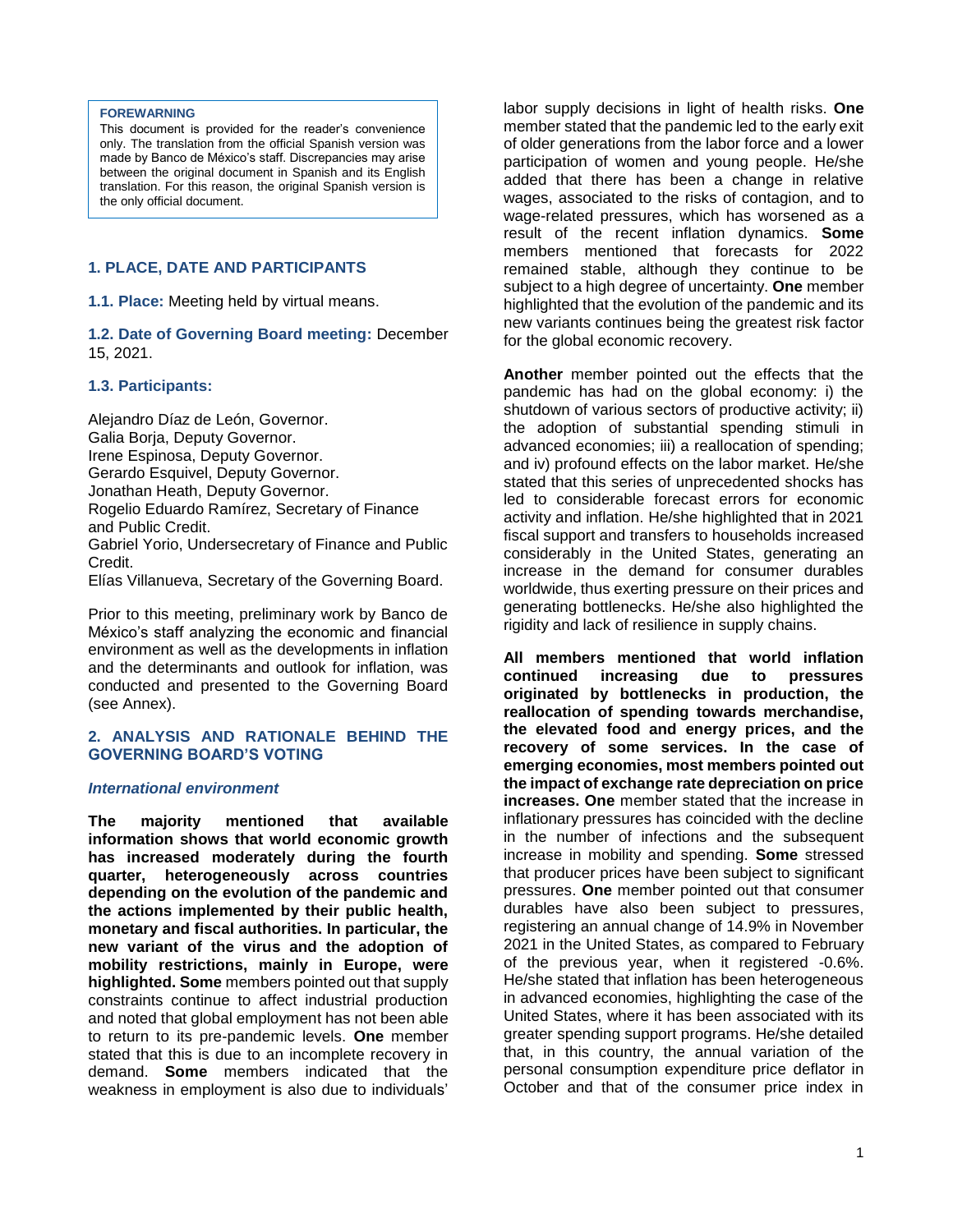November, registered their highest values in 31 and 39 years, respectively. **Some** members noted, nevertheless, that the latest data related to the manufacturing sector's purchasing managers' index, such as outstanding orders, delivery times, and sea freight rates, have shown an improvement at the margin.

**Some** members pointed out that inflation dynamics have affected inflation expectations in the main advanced economies. **One** member said that inflationary pressures could last longer than expected, given that headline and core inflation have been above their central banks' targets for several consecutive months. He/she stated that in the main advanced economies, expectations for the next 12 months have reached historic highs, although longterm expectations have remained stable. **Another** member stated that in the United States, short- and medium-term inflation expectations of businessmen, consumers, and those implicit in fixed-income markets have increased. **One** member mentioned that inflation in that country will remain high during 2022. He/she added that upward pressures will continue in emerging economies as well. **Another** member pointed out that the forecasts of central banks and international organizations anticipate a significant decline in inflation during the second half of 2022. He/she pointed out that commodity prices decreased in the last month, particularly those of basic energy commodities. He/she stated that as the sanitary problem continues to be resolved and uncertainty lessens, supply restrictions and price pressures will begin to ease.

**One** member considered that this environment poses considerable challenges for inflation in the face of: i) disruptions and lack of flexibility in the supply of multiple products; ii) the concentration of spending on consumption of goods; iii) transfers to households; and iv) the increase in financial savings that may sustain high spending patterns going forward. He/she added that this makes it more complex to anticipate the duration of pressures on global inflation. He/she expressed that the risks for price formation at a global level, and their possible influence on our country, are considerable and rising. He/she highlighted that Mexico has one of the largest gaps in headline and core inflation among emerging economies.

**All members stated that the Federal Reserve announced an acceleration of the removal of monetary stimulus, doubling the pace of reduction of its net asset purchases. One** member mentioned that this purchase program is expected to

end in March 2022. **All members noted that FOMC's projections for the federal funds rate point to larger increases than previously anticipated. They noted that they now incorporate up to three increases by 2022. Some** members noted the Fed's change in discourse towards a more restrictive policy stance, as it no longer considers the increase in inflation to be a transitory phenomenon. **One** member added that the Fed pointed out that supply-related issues and the reopening of the economy have exerted pressure on prices. **Another** member mentioned that it is still expected that a negative real interest rate will be maintained until 2024. He/she noted that the Fed's gradual and clear communication has avoided abrupt fluctuations in financial markets, and that it has been careful not to withdraw its monetary stimulus prematurely.

**The majority agreed that at a global level central banks are expected to adopt progressively less accommodative policy stances. One** member added that while most central banks maintain an accommodative stance, their narrative has started to become more restrictive. **Another** member mentioned that a large number of emerging economies have accelerated their interest rate raising cycles. **One** member detailed, however, that the vast majority continue providing significant stimulus despite headline inflation being above their targets. He/she highlighted the cases of Chile, Colombia, Peru, Hungary, and Poland. **Another** member reflected upon the fact that, while advanced economies, which for many years have had inflation and its expectations below their targets, have more room for maneuver, in emerging economies, particularly in Mexico, price formation can be more easily contaminated. He/she emphasized that emerging economies face two considerable challenges: i) the significant inflationary pressures to which they have been subject for months; and ii) the expectation of tighter global financial conditions in the near future. He/she pointed out that for economies that are already facing significant inflationary pressures, deferring their monetary policy response to synchronize it with that of the Federal Reserve would imply the risk of contaminating inflation expectations, eroding the credibility of monetary authorities, and would require greater adjustments in the future. He/she added that, on the contrary, inducing more restrictive monetary conditions in a timely manner would avoid a greater impact on price formation and would favor a more orderly adjustment in the economy as a whole, which would lead to better conditions to face episodes of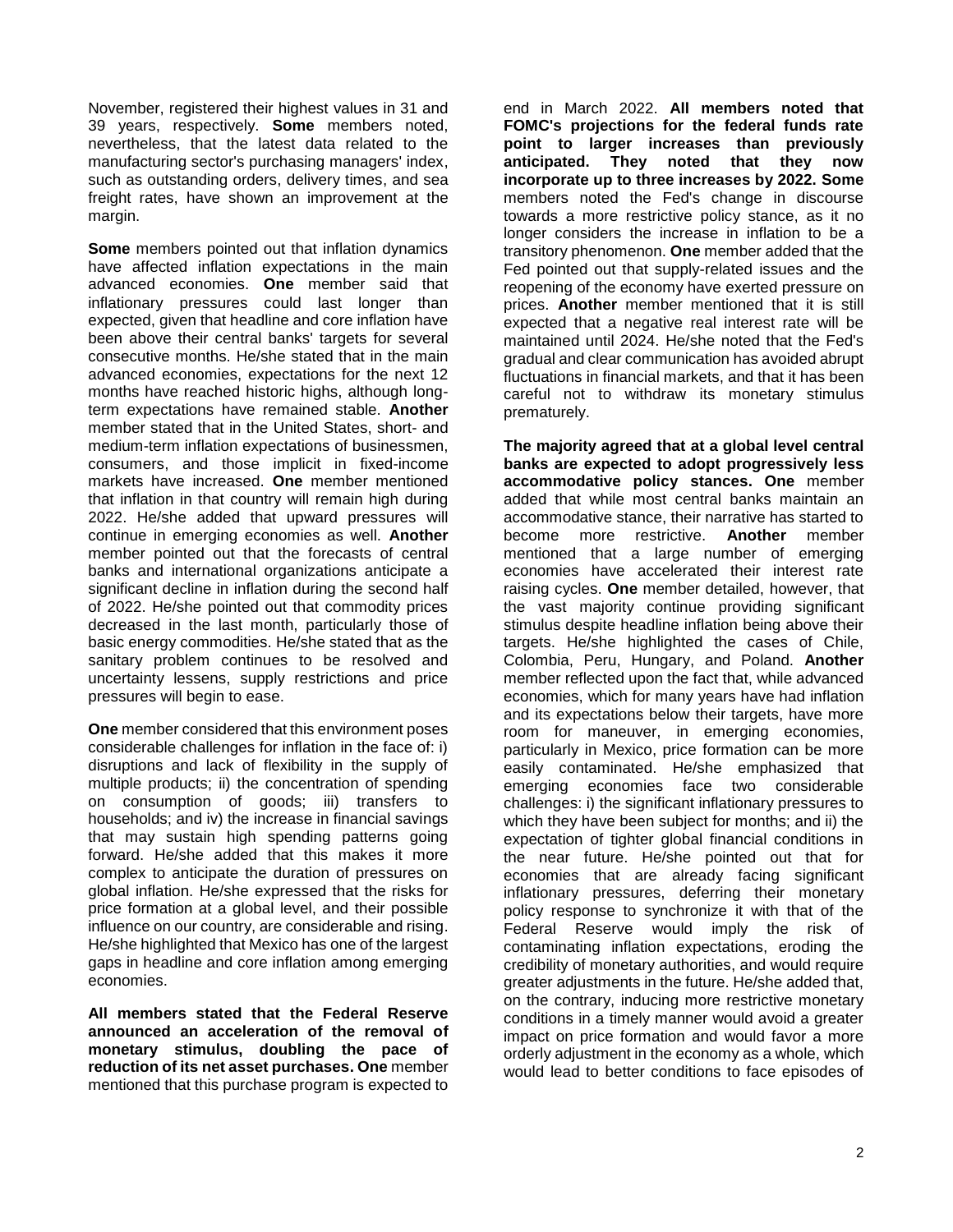volatility. He/she stated that this reflection applies to the case of the Mexican economy.

**The majority mentioned that international financial markets exhibited greater volatility, associated with the new variant of the virus, the expectation of an earlier-than-anticipated normalization of monetary policy by the main central banks, and the increase in world inflation. They highlighted the increase in interest rates of short-term government bonds, particularly in the United States, which contributed to a generalized appreciation of the US dollar. Some** members highlighted the increase in risk aversion in equity markets. **One** member stated that stock markets in advanced economies fluctuated markedly, although he/she pointed out that in the United States, gains were reported given the Federal Reserve's decision.

**Some** members mentioned that, in this context, financial markets of emerging economies exhibited a negative bias. **One** member noted that stock markets fell, interest rates increased, and currencies depreciated against the US dollar, although these last ones registered a favorable behavior after the Federal Reserve's announcement. **Another** member stated that capital flows channeled to fixed-income instruments registered outflows, while those destined to equity showed positive movements. **The majority mentioned that looking ahead, global financial conditions are expected to tighten in light of the expected earlier withdrawal of monetary stimulus by the Federal Reserve. One** member stated that this will be a risk factor for capital flows in emerging economies.

#### *Economic activity in Mexico*

**The majority mentioned that information up to October shows a recovery of economic activity, after the contraction observed during the third quarter. However, they noted that the recovery remains fragile, incomplete and heterogeneous across sectors. One** member noted that activity will close the year below pre-pandemic levels. **Another** member noted that the pandemic remains the main risk to economic activity. He/she added that the new variant of the virus could represent a setback to the recovery.

**On the demand side, most members highlighted that non-automotive manufacturing exports remained at high levels in October. However, they mentioned that disruptions in supply chains persist and pointed out that automotive manufacturing exports registered another decline in October. One** member mentioned that in

that month, said exports were 9.04% lower than in February 2020. **Another** member noted that after having driven the economic recovery, exports have lost momentum. **The majority underlined that consumption showed a certain recovery in September,** although **some** members pointed out that its recovery remains weak. **Some** members stated that consumption could continue recovering during the fourth quarter and **one** indicated that it would be supported by the increase in the wage bill and in remittances. **The majority mentioned that investment continued showing a lack of dynamism as it registered a contraction in September. One** member highlighted that the fall in investment, both in construction and in machinery and equipment, places it as one of the most lagging variables, which shows the need to foster conditions conducive to investing. **Another** member pointed out that it remains stagnant since March and 16% below its highest level reached in 2018. He/she stated that timely indicators suggest that its lack of dynamism will continue during the fourth quarter.

On the supply side, **some** members mentioned that industrial production improved in October, mainly driven by manufacturing, particularly of transport equipment. **One** member highlighted that construction contracted once again in October. Looking ahead, **another** member pointed out that a rebound in industrial production is anticipated, especially in non-automotive manufacturing, driven by external demand. **One** member mentioned that the performance of services remains heterogeneous across subsectors. He/she indicated that, within business-support services, those related to employment fell sharply in September, as a reflection of the labor outsourcing reform. He/she mentioned that the services sector is expected to slightly rebound in October.

**The majority noted that the labor market continues recovering, although it remains affected relative to pre-pandemic levels. One**  member highlighted that in October the levels of labor participation and employment improved. **Another** member noted the recovery in formal employment, which has already exceeded the level observed in February 2020. He/she added that separations and hires caused by the new labor outsourcing reform appear to have compensated each other, thus maintaining employment at stable levels. **One** member pointed out that, although the level of alternative unemployment declined slightly in October, it remains above pre-pandemic levels. **Another** member pointed out that both national and urban unemployment rates are above pre-pandemic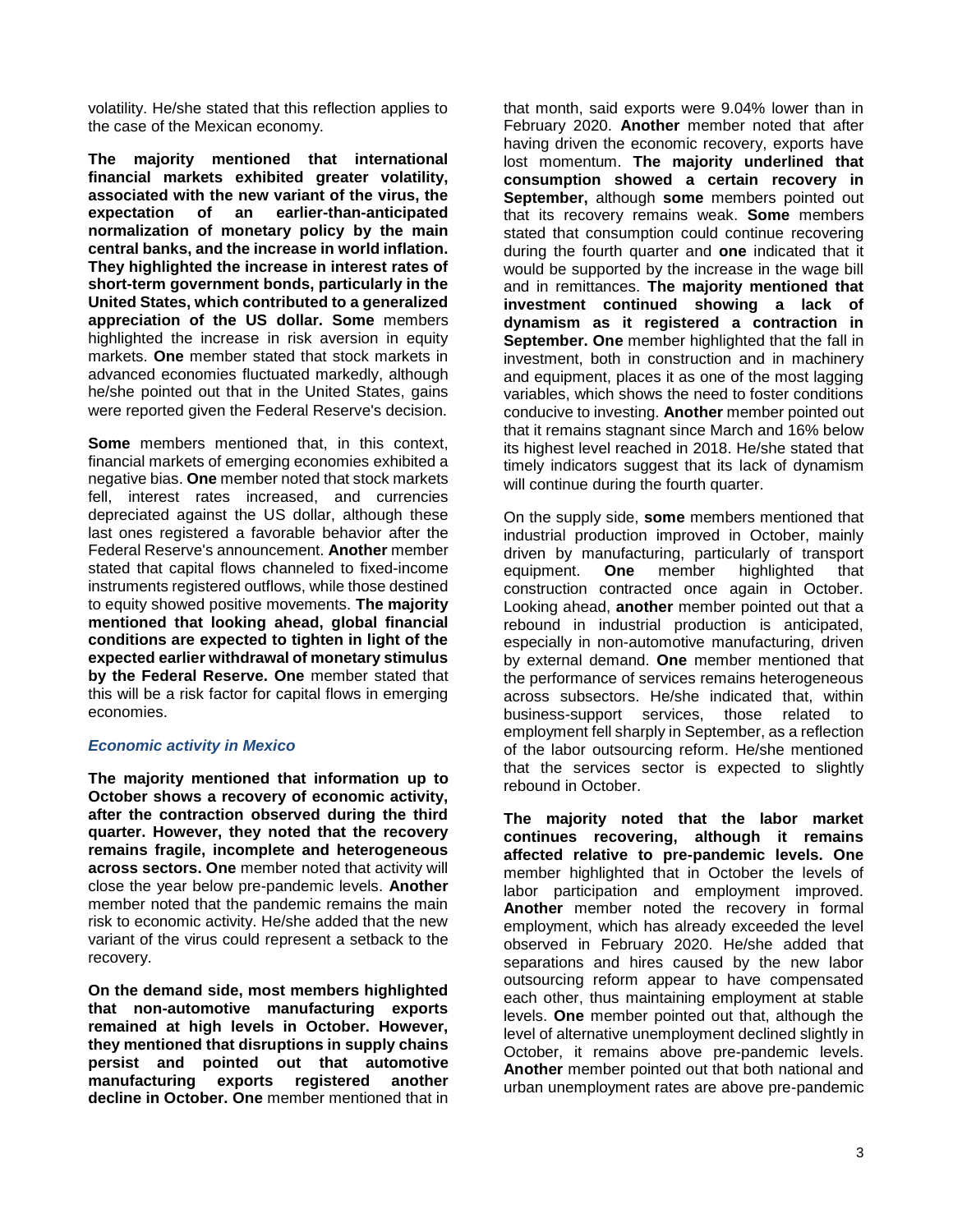levels, and that the underemployment rate is above 11%. **Some** members underlined that the recovery in the labor market remains uneven in terms of gender. **One** member added that inequality is also observed by age groups. **Most members noted that the recent increase in the minimum wage could exert pressures on labor costs. One** member stated that the increase in the unit labor cost indicates an upward trend, as a result of an increase in mean real wages and a decline in productivity.

**All members agreed that slack conditions have persisted. Most members pointed out that significant differences are still observed across sectors. One** member noted that output gap estimations indicate that slack conditions remained wide during the fourth quarter. **Another** member mentioned that the deviation of economic activity from the trend that would have been observed in the absence of the pandemic is of around 10%. **One** member considered that slack conditions remain sensitive to both direct and indirect factors associated with the pandemic, and, to a lesser extent, to monetary conditions. **Some** members highlighted the problems to measure slack conditions in the economy. **One** member underlined that underestimating the amount of slack could lead to equivocal decisions, as it could contribute to overestimate the magnitude of demand-related inflationary pressures and to underestimate the costs associated with a less accommodative policy stance. **Another** member warned that the negative output gap is probably being overestimated in view of a lower potential GDP, given that supercore inflation has continued following an upward trend despite the ample slack conditions.

#### *Inflation in Mexico*

**All members stated that global and domestic inflationary pressures continue affecting annual headline and core inflation. Most members mentioned that in November annual headline inflation reached its highest level since January 2001. They highlighted that the prices of more than half of the generic items that comprise the CPI are growing at rates above 5%. One** member noted that the monthly inflation rate exhibited an increase unseen for the month of November since 1998. **Another** member highlighted that in November it once again exceeded the projections of both private sector economic analysts and Banco de México. He/she considered that the fact that the annual growth rates of multiple components are above the inflation target reflect not only problems associated with products affected by bottlenecks, but rather a

generalized problem. **One** member pointed out that the inflation rates of all CPI components show clear upward trends, which suggests that the peak has not been reached. **Some** members underlined that different inflation indicators, such as the trimmed mean indicator and supercore inflation point to a steady upward trend. **One** member added that the trimmed mean indicator of headline inflation was 5.75%, its highest level in a series calculated starting in 2003.

**Most members stated that, due to the deep economic integration with the United States, the higher levels of inflation in that country have contributed to the rebound in inflation in Mexico. One** member highlighted that in the United States the producer price index reached 9.6%, while in Mexico it registered an annual change of 9.9% in November. **Another** member underlined that, considering the high levels of inflation that will persist in the United States in 2022, there could be more imported inflation. **Some** members pointed out that headline inflation is currently influenced by an adverse base effect, as a result of an extension in the number of days that comprise the "*Buen Fin*" discount sales campaign during 2020. **One** member mentioned that, considering the aforementioned, in November last year, annualized monthly inflation was exceptionally low and close to zero, and core inflation registered deflation. He/she added that, even if in November this year monthly inflation would have been in line with its historic average, the annual rate would have exceeded 7% in either case, given that 67% of the increase in annual inflation between October and November is attributed to the base effect. He/she pointed out that the rest of the increase in inflation was due to additional pressures. However, these occurred in a context of higher mobility and spending, due to an improvement in the indicators of contagion, and thus there is no reason for the sudden increase in demand to repeat itself.

**All members mentioned that core inflation faced pressures in merchandise prices and a rebound in services prices. Some** members highlighted that the core component accumulated 12 consecutive monthly increases in November. **Some** members noted that in said month annual core inflation was the highest in 20 years. **One** member pointed out that it has been above 4% since March, and that supercore inflation is increasingly close to surpassing it. **Another** member considered core inflation dynamics a cause of concern, as, after having shown a resistance to decline until 2019, it has been clearly following an upward trend, indicating that there has been a pass-through of second-round effects to the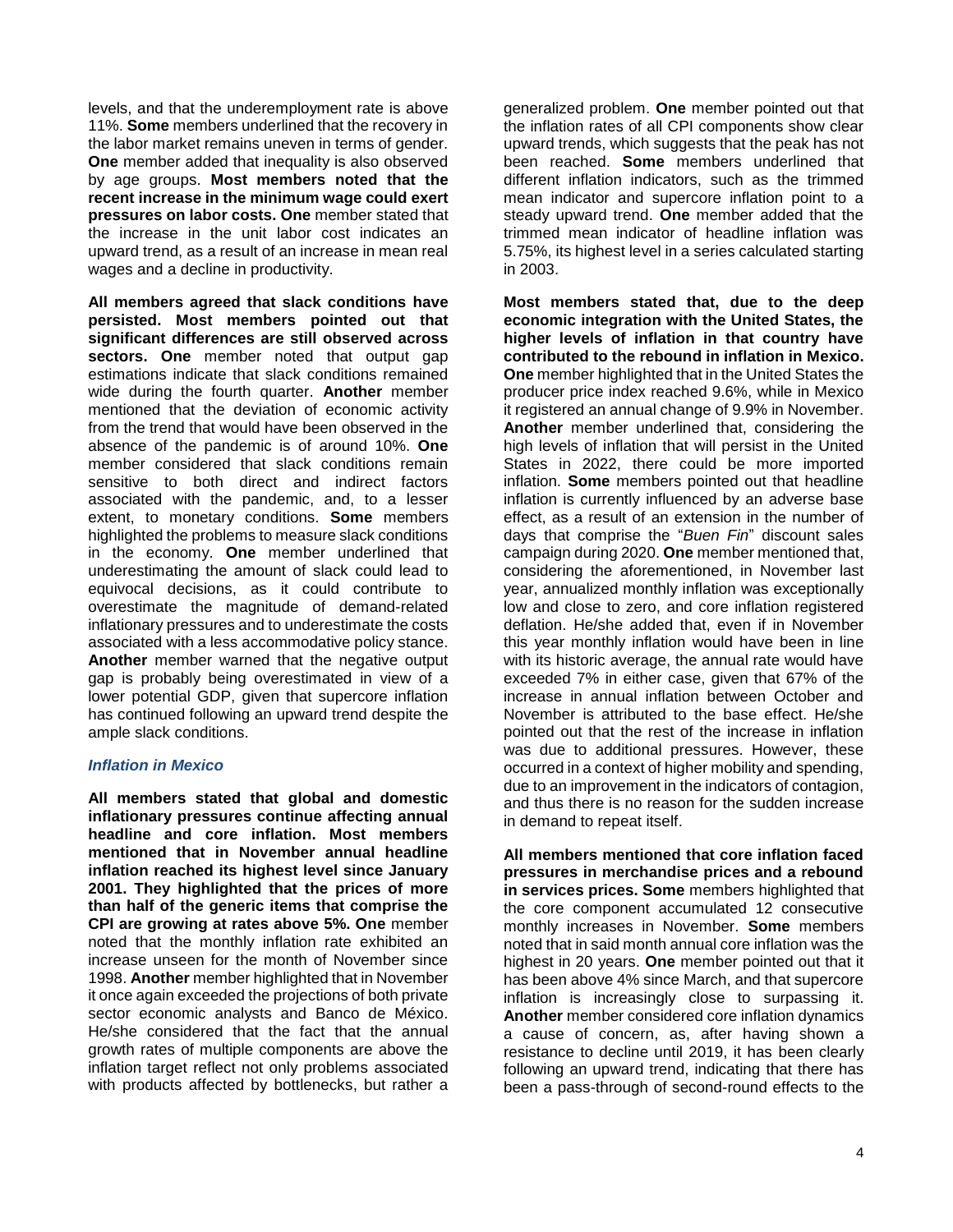rest of the economy. **One** member pointed out that the increase of annual core inflation in October and November is largely explained by the base effect related to greater number of days comprising last year's "*Buen Fin*" sales campaign. **Most members mentioned that merchandise prices have reacted to the increase in international prices and to disruptions in productive processes. Some**  members mentioned that pressures have continued to intensify both on food and non-food merchandise. **One** member highlighted that the above occurred despite the "*Buen Fin*" sales. **Another** member pointed out that over 70% of merchandise components registered annual changes above 5%. He/she added that the increase in merchandise prices is higher than that registered in 2009, when the peso depreciation exceeded 35% at some point. **Some** members pointed out that the variation in services prices continues to rebound, reaching levels close to 4%, pressured by components different from education and housing. **One** member mentioned that, despite the recent increase in annual inflation, the biennial annualized inflation of services remains around 3%, which indicates that pressures on this component remain limited. **Most members stated that pressures on non-core inflation increased. They highlighted the annual rates of change of agricultural and livestock product prices, and energy prices. One** member added that government-authorized prices are accumulating cost pressures that could cause an increase in inflation next year. **Another** member stated that non-core inflation has almost reached its highest level in twenty years.

**All members mentioned that headline and core inflation expectations for 2021, 2022 and for the next 12 months increased again, along with medium-term expectations, while long-term expectations have remained stable at levels above the target. Most members pointed out that expectations corresponding to the end of 2022 are already above the upper limit of the target range. One** member mentioned that more than half of the private sector economic analysts interviewed believe that inflation will be above 4% in the next 12 months and in 2022, and that the probability that it will be above 5% has started to increase. **Another** member stated that the deterioration in short-term expectations is estimated to extend until 2023, given that monthly inflation expectations have consistently been below observed figures. However, **one** member mentioned that the National Survey on Consumer Confidence (ENCO, for its acronym in Spanish) shows a more favorable outlook for expectations for the next 12 months, given that these do not show a

significant upward trend, have not reached their worst level since the beginning of the pandemic, and are far below the levels reached during the 2017 inflationary episode. **Another** member noted that analysts do not expect inflation to decrease as fast as estimated by the central bank and that there is a significant discrepancy regarding the rate of decrease of the core component. He/she pointed out that the increase in medium-term headline inflation expectations is worrying, as these are at 3.68% despite the fact that the ones corresponding to the following two years are at 3.5%. He/she noted that this indicates the presence of doubts regarding the convergence of inflation to its target in the medium term. **One** member stated that, if the deterioration in medium-term expectations is not addressed, these could contaminate long-term expectations. **Some** members highlighted that inflation expectations drawn from market instruments remain high. **One** member pointed out that they are above those drawn from surveys. **Another** member added that said expectations have continued following an upward trend, particularly those of 1- to 5-year expectations. **One** member mentioned that the average of 6- to 10 year expectations is at 3% and that they show a lower variability than short-term ones. **Another** member stated that inflationary risk premia decreased during last month. **One** member considered the high levels of the breakeven inflation rate implicit in medium- and long-term bonds as worrisome. **Some** members warned that de-anchoring of inflation expectations is one of the most important challenges faced by monetary policy.

**All members stated that the forecasts for headline and core inflation were once again revised upwards, especially those for 2022. The majority of members mentioned that it is expected that, in its annual measurement, they will decrease to a larger extent after one year and that they will converge to the 3% target by the end of the forecast horizon. Some** members noted that the upward revisions reflect an exchange rate depreciation and additional inflationary pressures. **One** member mentioned that the systematic revisions to the inflation forecast show how difficult it has been to determine the duration of bottlenecks, how long high transportation and freight costs will be maintained, and the unusual variations in commodities. **Some** members pointed out that the pressures originate from the core component. **One** member added the effects registered in non-core inflation and a higher-than-expected increase in minimum wages. He/she stated that upward revisions to forecasts have been made for over six months and that the most recent one was of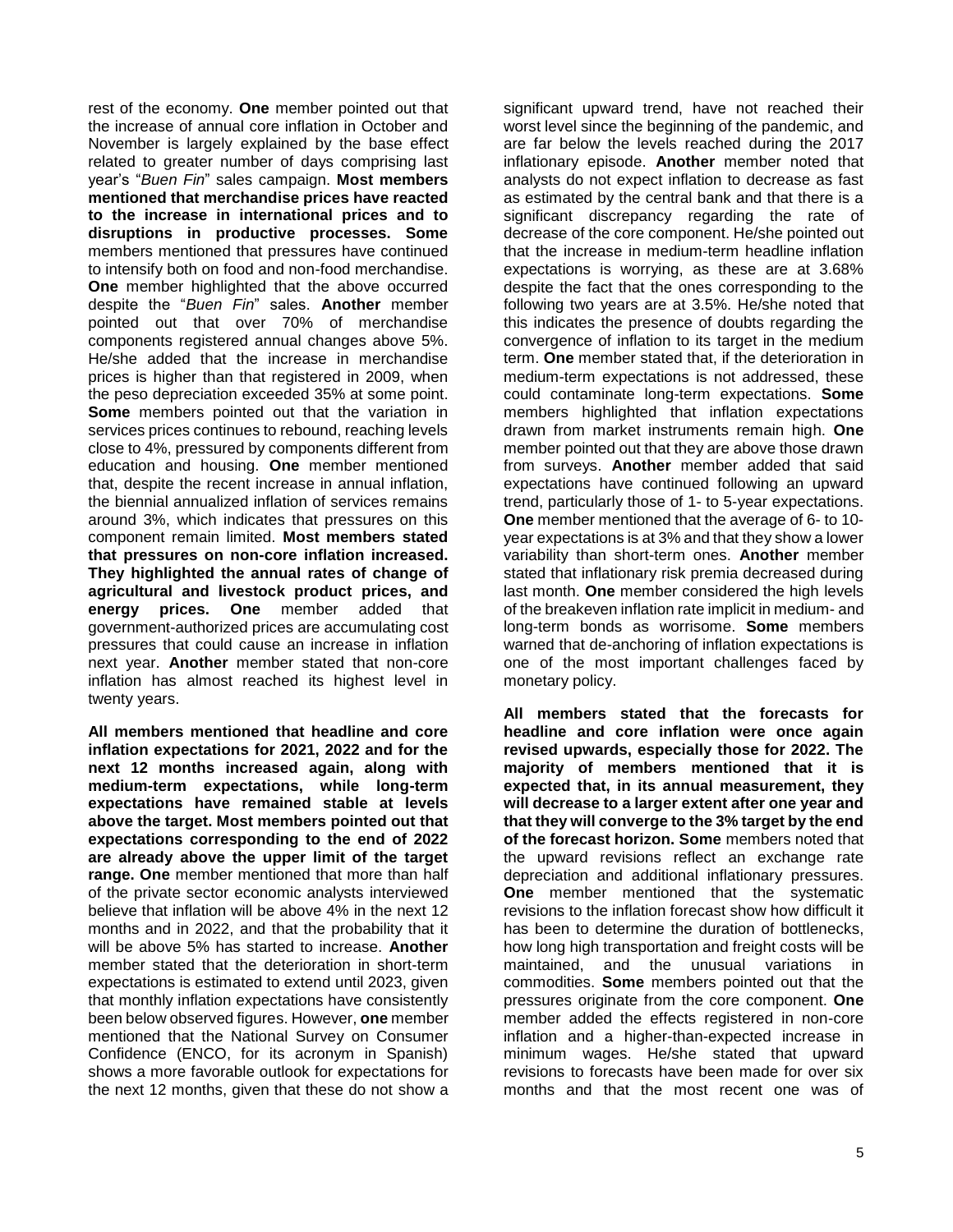considerable magnitude. **Another** member noted that the core component shows a strong upward adjustment, especially for the first quarter of 2022, although it is expected to decline from the second quarter of that year. **One** member considered that supply chain disruptions and input shortages are likely to remain until mid-2022, and that their effects could be exacerbated by the new variant of the virus. He/she noted that it cannot be expected that an economic slowdown will contain the increase in prices. He/she added that the emergence of new shocks and a more adverse behavior of the non-core component could prevent the convergence to the target within the forecast horizon. **Another** member stated that providing the annualized seasonally adjusted quarterly inflation forecasts in each monetary policy decision will give the public greater elements for evaluating and monitoring the current inflationary environment, which will contribute to better price formation.

**Some** members mentioned that the phenomenon of readjustment in relative prices and the arguments about the transitory nature of inflationary pressures no longer seem appropriate to explain the current situation, since the increase in inflation has been persistent and widespread. **One** member highlighted that headline inflation and its components show an upward trend under different methodologies. He/she added that this phenomenon has begun to contaminate inflation expectations and that the prolonged duration of price increases is not only a reflection of bottlenecks, but also of global demand pressures. **Another** member noted that the debate on the transitory nature of the pressures has been left behind given the accumulation of inflationary shocks that will last for a longer period of time and whose effects will outlast the pandemic. He/she said that the high breakeven inflation rate implicit in medium- and long-term bonds reflects the fact that investors perceive inflationary pressures to be more permanent. **One** member noted that a large part of the inflationary shocks has been associated with the pandemic and that these have coincided with other shocks whose origins precede the pandemic. He/she added that the slow fading and uncertain duration of these shocks could lead to a scenario where high inflation synchronizes with new shocks that prevent the convergence of inflation and de-anchor expectations. **Another** member mentioned that longterm expectations drawn from market instruments are close to 3%, which is consistent with the perception that pressures are transitory. He/she stated that, although the shocks have been prolonged, it is important to remember that their origin was due to the change in consumption patterns

and supply restrictions that have generated an increase in the prices of goods at a global level; to the increase in international commodity prices; and to a reversion in the trend of prices of services and some goods, which means that their inflation levels will be high for some more months, without this implying a lack of control in the price formation process. He/she pointed out that the first two factors are affecting domestic prices despite the domestic slack conditions. He/she estimated that pressures will tend to fade insofar as the world economy continues evolving towards a more homogeneous recovery, with more control of the pandemic, which will favor the mitigation of the abovementioned supply restrictions. He/she noted that signals in this direction are already beginning to be observed, such as food and industrial inputs price stability and improvements in transportation indicators.

**Among upward risks to inflation, the majority of members highlighted external inflationary pressures. Some** members mentioned cost-related pressures, an exchange rate depreciation and energy price increases. **One** member added the persistence of core inflation at high levels. **Some**  members mentioned the effects of the recent increase in the minimum wage. **One** member stated that this could be observed as a result of the growing proportion of workers with a salary close to this new reference value. **Another** member stated that this wage policy, together with the deterioration of labor productivity, is an internal factor that could reinforce inflationary pressures and trigger a wage-price spiral, eroding workers' purchasing power. **One** member added as a risk the pressures that are still being observed in the prices of commodities, food, and in producer prices, in addition to the volatility of the exchange rate. He/she highlighted that those core inflation items that are more susceptible to the exchange rate and energy prices could continue registering larger increases. Among downward risks, **another** member pointed out: i) the widening of the negative output gap, ii) social distancing measures, and iii) exchange rate appreciation. **The majority of members mentioned that the balance of risks with respect to the expected trajectory of inflation over the forecast horizon deteriorated further and remains biased to the upside.** 

#### *Macrofinancial environment*

**Most members noted that domestic financial markets have recently registered volatility. Some**  members mentioned that this was due to both international and idiosyncratic factors. In this regard, **one** member pointed out the central bank's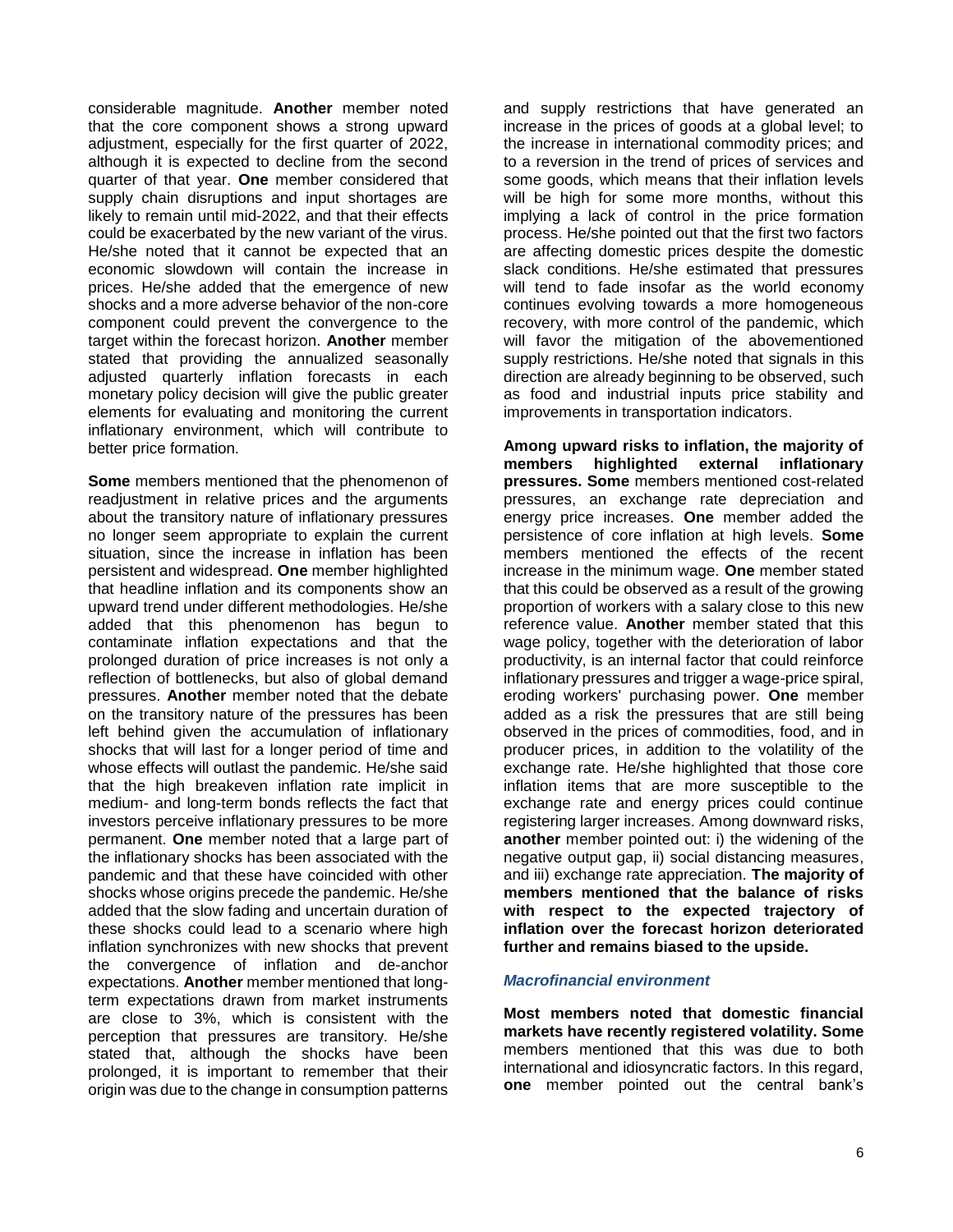succession process. He/she mentioned that risks to financial markets increased moderately. **The majority of members noted that the peso depreciated. One** member noted that this was a result of the Federal Reserve's less accommodative policy stance, the deterioration of the trade balance, and the greater local uncertainty. **Another** member explained that the national currency proved to be highly sensitive to fluctuations in global financial markets, especially in relation to other emerging market currencies. In this context, **some** members warned about the negative variation in the holdings of foreign investors in peso-denominated assets. **One** member added that, recently, long-term bond holdings, which had been relatively stable, have also been affected, despite the fact that Mexico keeps a better relative position as compared to other emerging market economies. **Another** member stated that foreign holdings of government securities as a percentage of the total amount outstanding reached their lowest level in a decade. He/she mentioned that capital flows are more sensitive to interest rate spreads. **Some** members mentioned that medium- and long-term interest rates registered upward adjustments, influenced by external conditions. They noted that the Mexican stock market performed negatively. **One** member mentioned that sovereign risk indicators increased and **another** member noted that there is an increase in risk aversion by the private sector, which is showing a preference for highly liquid assets over term instruments. He/she mentioned that net corporate debt placements in the domestic and foreign markets exhibited low dynamism, reflecting a cautious behavior.

**One** member mentioned that credit to firms and households remains deteriorated, and that financing to Small- and Medium-sized Enterprises (SMEs) is still more than 12% below pre-pandemic levels. **Another** member noted that the contraction in domestic credit is due to factors that are beyond the reach of monetary policy, such as business agents' reluctance to invest. **One** member noted that the corporate credit portfolio increased slightly in October, which contributed to mitigate its annual contraction. He/she added that monetary aggregates continue registering a slowdown compared to last year, although they remain at high levels.

#### *Monetary policy*

**The Governing Board evaluated the magnitude and diversity of the shocks that have affected inflation and the factors that determine it, along with the risk of price formation becoming** 

**contaminated, and the challenges posed by the ongoing tightening of monetary and financial global conditions. Based on these considerations, on this occasion, the majority of the Board decided to increase the target for the overnight interbank interest rate by 50 basis points to 5.50%. The Board highlighted that, with this action, the monetary policy stance adjusts to the trajectory required for inflation to converge to its target. For the next monetary policy decisions, the Board will monitor thoroughly the behavior of inflationary pressures as well as of all factors that have an incidence on the foreseen path for inflation and its expectations. The latter, in order to determine a policy rate that is consistent at all times with the trajectory needed to facilitate the orderly and sustained convergence of headline inflation to the 3% target within the time frame in which monetary policy operates as well as an adequate adjustment of the economy and financial markets.**

**One member** stated that in the absence of other factors contributing to dissipate pressures on financial markets and the exchange rate, a moderate tightening of the monetary policy stance is necessary. However, he/she warned that this should be done with caution, given that an overly restrictive policy stance could affect economic growth and, eventually, capital flows and the exchange rate, thereby going against the original objective of the aforementioned policy. He/she noted that several emerging market economies were able to provide greater monetary stimuli in 2020 and 2021 than Mexico despite having less strong macroeconomic fundamentals. He/she argued that, if a more gradual tightening policy had been chosen during 2021, or more stimulus measures provided during 2020, there would be more room today to pursue financial stability and maintain an accommodative policy, as other emerging economies have done. He/she mentioned that continuous interest rate increases in 2021 have led to a situation where it may be necessary to sacrifice this stance to achieve such stability. He/she added that moving too far ahead of the Fed's rate normalization process puts the economy at risk of falling into a trap of low growth and financial instability. He/she highlighted the importance of analyzing and communicating the nature of the current inflationary phenomenon, related to exogenous and global factors, which will begin to fade in the following months, and added that monetary policy can do very little to contain such pressures. He/she recalled that continuous rate increases have failed to prevent inflation in Mexico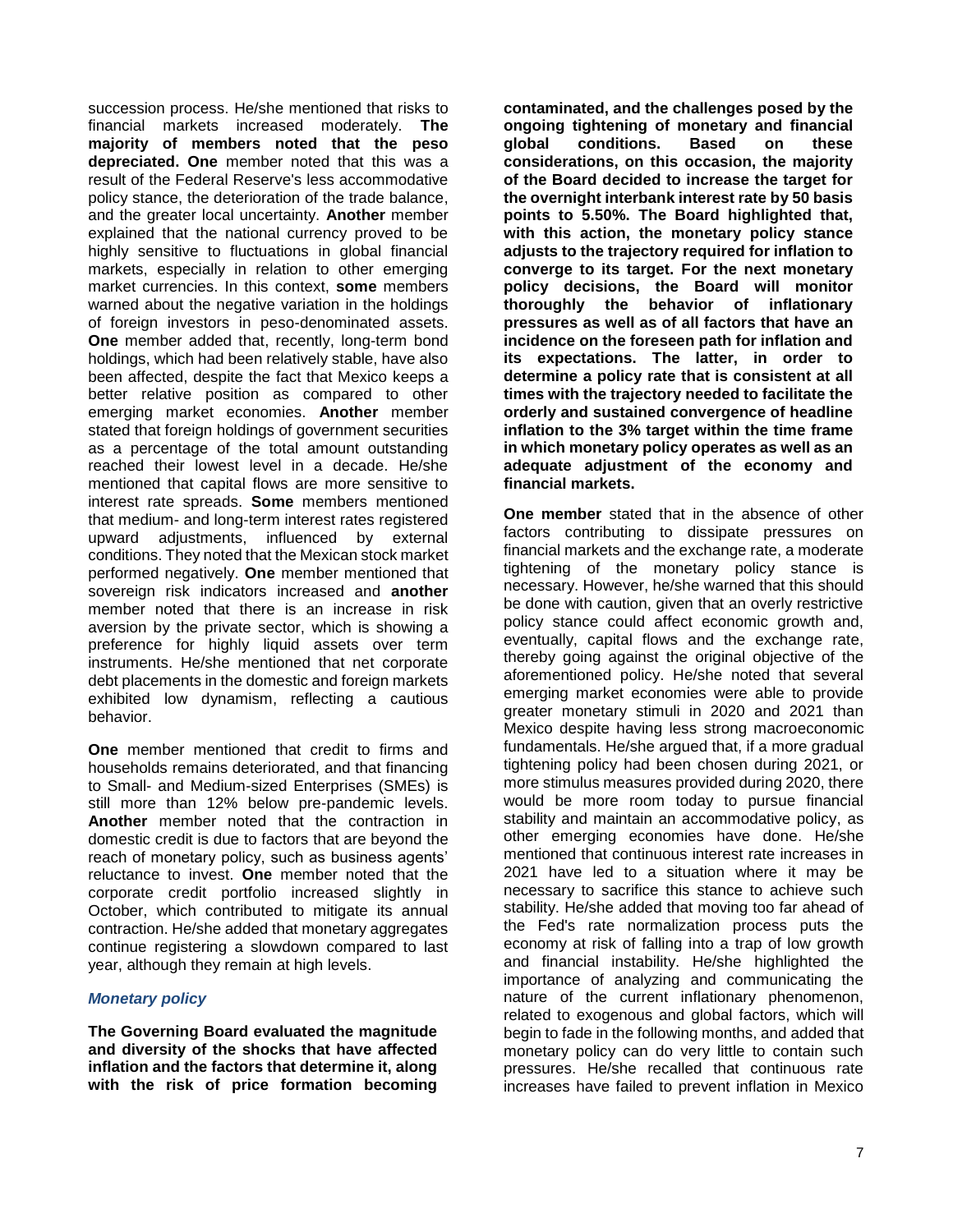from rising to levels not seen in two decades. He/she stated that, instead, interest rate increases do imply a high cost for economic activity in Mexico, affecting credit, investment, consumption, financial markets and public finances. He/she considered that the argument of controlling expectations seems insufficient to justify the continuous increases, since short-term expectations have continued to rise despite the interest rate increases. He/she pointed out that, on the one hand, not all measurements of medium-term expectations have been affected, while long-term expectations are stable, which is consistent with the transitory nature of inflationary pressures**.**

**Another member** pointed out that, in light of the Federal Reserve's accelerated removal of its asset purchases, the data regarding inflation, and the deterioration of its expectations, decisive actions are essential to promote the anchoring of inflation expectations. He/she pointed out that monetary policy reinforcing initiated this year was intended to act preemptively to avoid possible second-round effects, a de-anchoring of inflation expectations, and the contamination of price formation in Mexico, and that, with this objective, the interest rate had been raised by 100 basis points. He/she noted that, despite these increases, the ex-ante real interest rate has been adjusted by less than a quarter of a percentage point since June so far, given that inflation expectations have continued to deteriorate, which suggests that monetary policy has to be more decisive in view of the level of observed inflation and the uncertainty about the duration of the shocks that are being faced. He/she recalled than in an inflation forecast targeting regime, the monetary policy stance must insure that the projected inflation trajectory tends to converge to the target and that, if monetary policy adjustments are perceived as highly credible, then the shocks will not manage to divert inflation from its target in a sustained manner, expectations will remain anchored, and there will be gains in the efficiency of inflation convergence, and thus he/she considered that maintaining a framework of credible actions is currently an imperative task. He/she pointed out that his/her vote seeks to propitiate an adequate formation of inflation expectations and their firm anchoring. He/she stated that, given the macroeconomic fundamentals of the Mexican economy, the monetary strengthening should not require increases similar to those observed in other economies. However, he/she stated that, given the current uncertain environment, it is necessary to show an unequivocal commitment to Banco de México's constitutional mandate and to take on a more robust monetary policy approach.

**Another member** considered that, in view of inflation risks and of the adjustments to forecasts, and in order to serve responsibly the central bank's primary mandate, it is essential to increase the pace of removal of monetary stimulus. He/she emphasized that, in the absence of a more decisive and forceful action that ratifies the commitment to the primary objective, there is a risk of losing credibility and of a de-anchoring of inflation expectations, which would

**One member** noted that since the previous monetary policy decision, inflation has reached very high levels, with an outlook for longer external and internal pressures. He/she warned that the contamination of the price formation process demands a faster, firm and proactive pace of adjustment that considers all the factors, not mechanically, but rather upon adequate consideration. This, in order to maintain an inflation trajectory convergent to the target, which allows for the anchoring of expectations and the synchronization of local and global monetary cycles. He/she pointed out that a balance must be found between a weak economic recovery, persistent inflationary pressures, and the beginning of the new monetary tightening cycle by the Federal Reserve. He/she stated that Banco de México's autonomy, the impossibility of financing the government, and the good performance of public finances have prevented falling into a situation of fiscal dominance. However, he/she pointed out that the argument of not raising the rate because it would have an effect on public spending through an increase in financial costs, may introduce elements of fiscal dominance that would harm the proper functioning of monetary policy. He/she highlighted that it is essential to send clear signals of commitment to the primary mandate in order to preserve the institution's credibility. To this end, he/she was of the opinion that the inflation forecast targeting regime, which relies on the transmission channel of expectations, should be strengthened. He/she pointed out that considering that an increase in the monetary policy rate sends the opposite signal by increasing inflation expectations, is not consistent with the current monetary strategy and leads to the danger of inflation that is higher and difficult to control, similar to what Turkey is currently undergoing. He/she argued that a proactive attitude prevents a further deterioration of expectations. Therefore, he/she emphasized that the monetary policy response should be proportional to the inflationary outlook in order to preserve credibility and the long-term anchoring of expectations. He/she stated that, looking ahead, the Governing Board will continue to work together to find the best strategy to meet Banco de México's primary mandate in the current complex environment.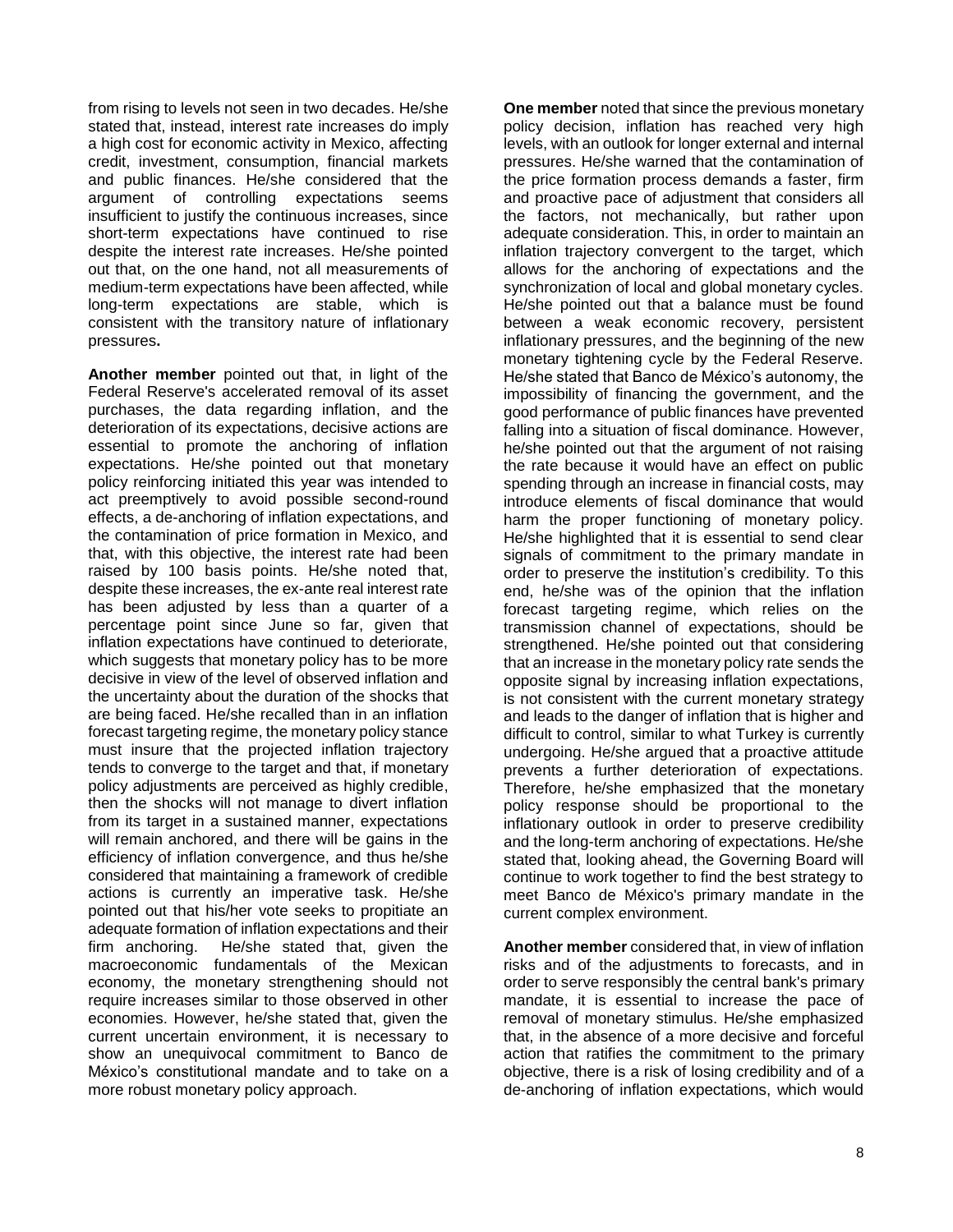imply exceedingly costly measures for the population, especially for those of lower incomes. He/she argued that in view of the results obtained so far, the monetary policy strategy should be reconsidered. He/she noted that the inflationary outlook has deteriorated during the year to levels not seen in two decades, while the response has remained gradual, cautious and data-dependent. He/she stated that this was made feasible by a policy stance in June 2021 that allowed some margin to adopt a gradualist approach. He/she stated that the continuous upward revisions to the inflation forecasts show that the strategy has not been effective in containing inflation and its expectations. He/she pointed out that this strategy poses a risk for Banco de México's expectations and credibility, in the event that there is a perceived lack of consistency between the monetary policy statements and the actions taken. He/she noted that the monetary policy statement should emphasize the deterioration of the inflation outlook and the upward bias of the balance of risks. He/she added that the statement should endorse the commitment that the necessary actions will be taken to ensure the convergence of inflation to the target and the firm anchoring of expectations. He/she highlighted that inflationary pressures from abroad and due to supply shocks will remain even with the monetary policy stance adjustment; nevertheless, the latter mainly seeks to strengthen the expectations channel and limit demand-related pressures. He/she added that this adjustment places Banco de México strategically to face the tighter global financial conditions that will be observed during 2022, especially considering that the Mexican peso is strongly exposed to external shocks, and above all given the upcoming shift in advanced economies' monetary stimuli, mainly in the United States. He/she estimated that risks will be faced that must be addressed in a timely and decisive manner.

**One member** highlighted that although the monetary policy target rate has increased by 100 basis points throughout the year, with the increase of more than 80 basis points in inflation expectations for the next 12 months, the ex-ante real rate has remained practically unchanged between May and November. He/she argued that the monetary policy stance should consider: i) the magnitude and diversity of the shocks that have driven headline and core inflation to levels unseen in two decades; ii) the persistent uncertainty about global price dynamics; iii) the high risk of price formation and inflation expectations becoming contaminated; and iv) the challenges faced by a small emerging economy that is highly integrated to world financial markets, in view of the tightening of global monetary and financial conditions

that may imply capital outflows and exchange raterelated pressures. He/she added that these economies, which supplement their internal savings with external sources, must maintain sustainable public finances, a monetary policy focused on low and stable inflation, and a strong financial system. He/she stated that monetary policy should keep inflation expectations anchored, bring about orderly conditions in the exchange market, contain risk premia along the yield curve, and enable the convergence of headline inflation to its 3% target. He/she added that in the current context, the trajectory of monetary policy implies exceeding the upper limit of the interval for the neutral rate in real terms within the forecast horizon. He/she pointed out that the role of monetary policy is to maintain inflation around its target, ensuring that the high levels it has reached are transitory, and avoiding the contamination of price formation. He/she considered that tolerating high inflation levels, well above the target, without making the necessary adjustments, would affect price formation and lead to a significant deterioration of domestic financial markets. He/she underlined that this would represent hindering the convergence of inflation to its target and would erode the hard-earned credibility of Banco de México. He/she emphasized that in the current context, the central bank's commitment to its constitutional mandate of protecting the peso's purchasing power must be reinforced.

## **3. MONETARY POLICY DECISION**

The Governing Board evaluated the magnitude and diversity of the shocks that have affected inflation and the factors that determine it, along with the risk of price formation becoming contaminated, and the challenges posed by the ongoing tightening of monetary and financial global conditions. Based on these considerations, on this occasion, the Board decided to increase the target for the overnight interbank interest rate by 50 basis points to 5.50%. With this action, the monetary policy stance adjusts to the trajectory required for inflation to converge to its 3% target within the forecast horizon.

For the next monetary policy decisions, the Board will monitor thoroughly the behavior of inflationary pressures as well as of all factors that have an incidence on the foreseen path for inflation and its expectations. The latter, in order to determine a policy rate that is consistent at all times with the trajectory needed to facilitate the orderly and sustained convergence of headline inflation to the 3% target within the time frame in which monetary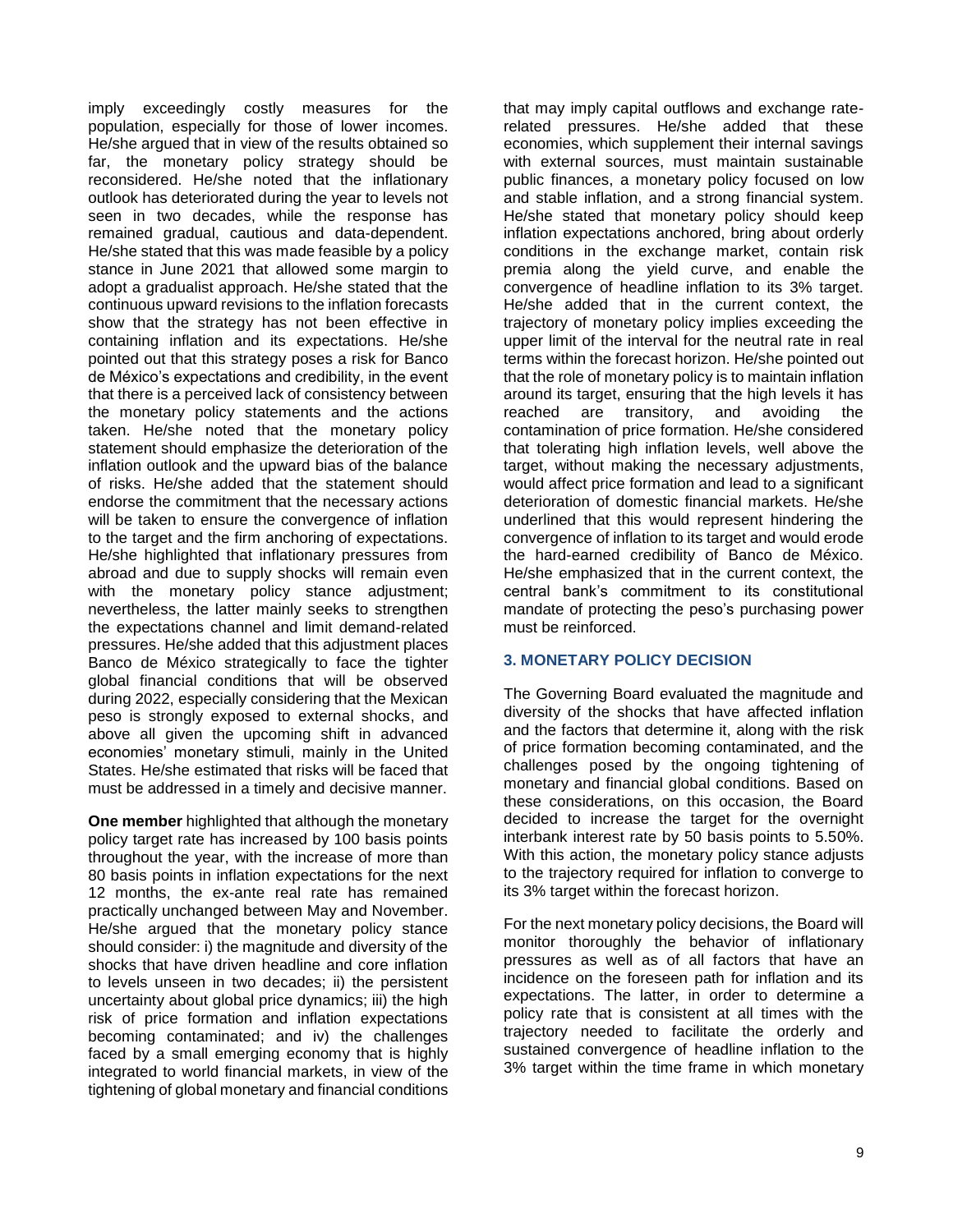policy operates as well as an adequate adjustment of the economy and financial markets.

## **4. VOTING**

Alejandro Díaz de León, Galia Borja, Irene Espinosa, and Jonathan Heath voted in favor of increasing the target for the overnight interbank interest rate by 50 basis points to 5.50%. Gerardo Esquivel voted in favor of increasing the target for the overnight interbank interest rate by 25 basis points to 5.25%.

### **5. DISSENTING OPINIONS / VOTES**

### **Vote.** Gerardo Esquivel

Expectations of a less accommodative policy stance by the Federal Reserve affected global financial conditions. This, along with idiosyncratic factors, has generated greater uncertainty and volatility in local markets. For this reason, I believe the monetary policy stance must be reinforced. This process should be moderate, as an overly restrictive policy stance could have several negative implications. A short-term vision that reacts mechanically with rate increases before any shock should be avoided. Understanding and properly communicating the nature of the current inflationary phenomenon is crucial. This phenomenon is explained by exogenous factors that will begin to fade in subsequent months without the need for prematurely tightening local monetary conditions excessively. Continued rate increases did not prevent inflation from rising to levels unseen in two decades. The reason is that the origin of this episode is predominantly external. The argument of controlling expectations, which has justified said increases, has been disproved by the facts, since short-term expectations have not stopped rising despite such increases. In perspective, it should be considered that getting too far ahead of the Fed's normalization process puts the economy at risk of falling into a trap of low growth and financial instability.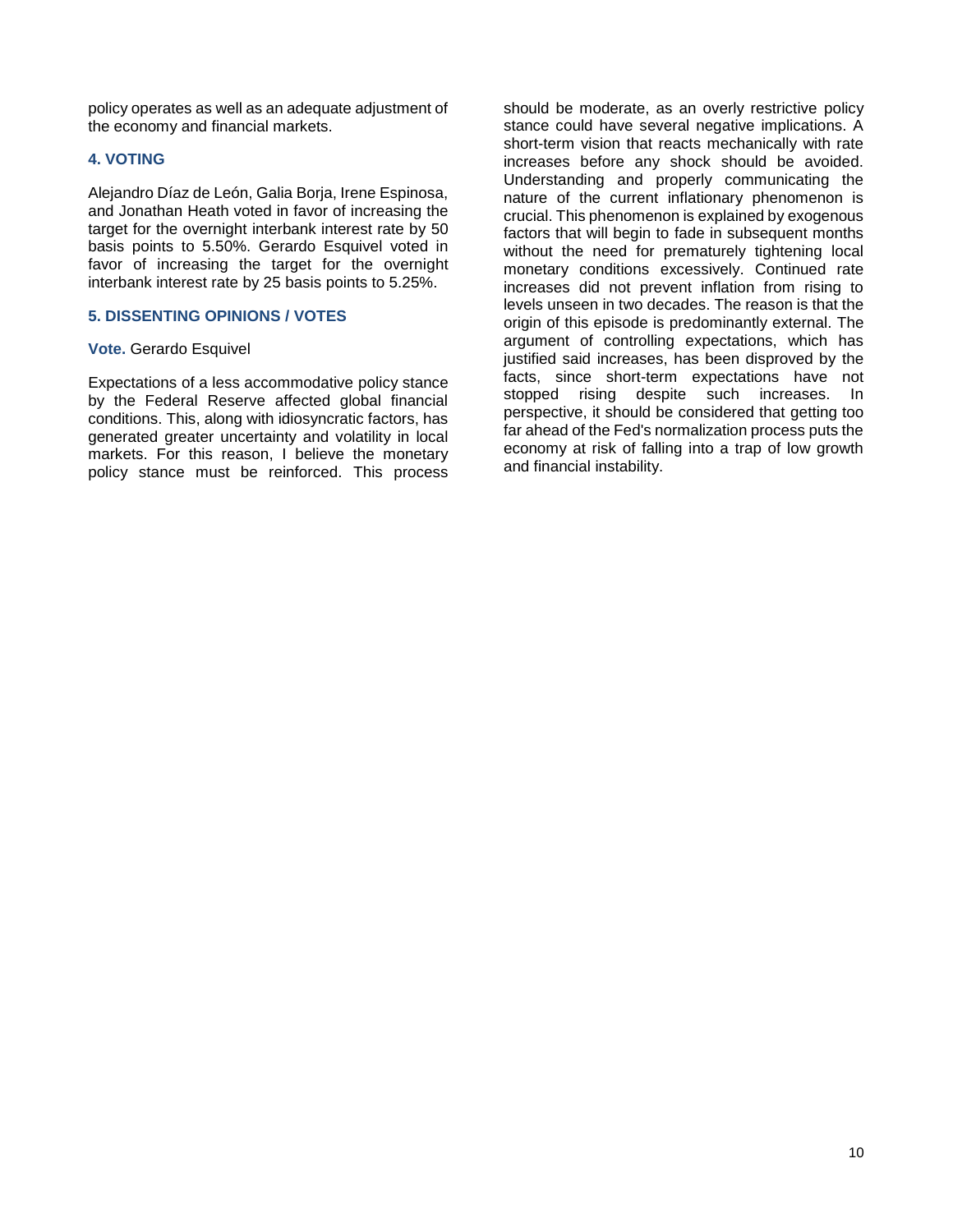#### **ANNEX**

The information in this Annex was prepared for this meeting by the staff of Banco de México's Directorate General of Economic Research and Directorate General of Central Bank Operations. It does not necessarily reflect the considerations of the members of the Governing Board as to the monetary policy decision.

#### **A.1. External conditions**

#### **A.1.1. World economic activity**

Available information shows that world economic growth has moderately increased during the fourth quarter of 2021, heterogeneously across countries, depending on the evolution of the pandemic and the actions taken by their public health, monetary, and fiscal authorities. World industrial production and international trade in goods have been affected by the persistence of bottlenecks in global supply chains. These bottlenecks have increased as a result of stimulus spending and the reallocation of spending towards merchandise consumption in the context of the pandemic. Prospective indices suggest a recovery in manufacturing and services activity [\(Chart 1\)](#page-12-0), despite the resurgence of infections in several countries and the emergence of the Omicron variant of the SARS-CoV-2 virus. World inflation continued to rise, pressured by bottlenecks in production, the reallocation of spending towards merchandise, high food and energy prices, and the recovery of some services. In most major economies, both advanced and emerging, inflation remained above their central banks' targets.

In this context, the monetary authorities of most of the main advanced economies have begun the process of reducing their monetary stimulus, and the greater inflationary pressures have generated expectations that, in some cases, such as that of the US Federal Reserve, they will hasten it. In emerging economies, several central banks intensified their reference rate increases. In this environment, during most of the period, financial markets

<sup>1</sup> Expressed as a quarterly annualized rate, US seasonally adjusted GDP grew at a rate of 2.1% during the third quarter of 2021.

registered greater volatility, associated with higher inflationary pressures, the expectation of an earlierthan-previously-expected reduction of monetary stimulus in some advanced economies, the evolution of the pandemic, and uncertainty in light of the emergence of the Omicron variant of the SARS-CoV-2 virus and its possible effects on economic recovery and inflation.

Among the risks to the global economy, those associated with the pandemic, inflationary pressures, and adjustments to monetary and financial conditions stand out, as does the possibility that disruptions in supply chains may last longer than expected. Also, although some of the factors that have driven world inflation are expected to have a temporary effect on annual inflation, a scenario in which these could become more persistent cannot be ruled out, which would lead to a faster tightening of monetary policy in some countries and generate new episodes of volatility in financial markets.

<span id="page-12-0"></span>

In the United States, after having grown 0.5% during the third quarter at a seasonally adjusted quarterly rate, $1$  available indicators suggest that economic activity accelerated its pace of expansion during the fourth quarter [\(Chart 2\)](#page-13-0). This reflects the advances in the vaccination process and a decline in the number of infections as compared to the summer months. Growth is expected to have been driven by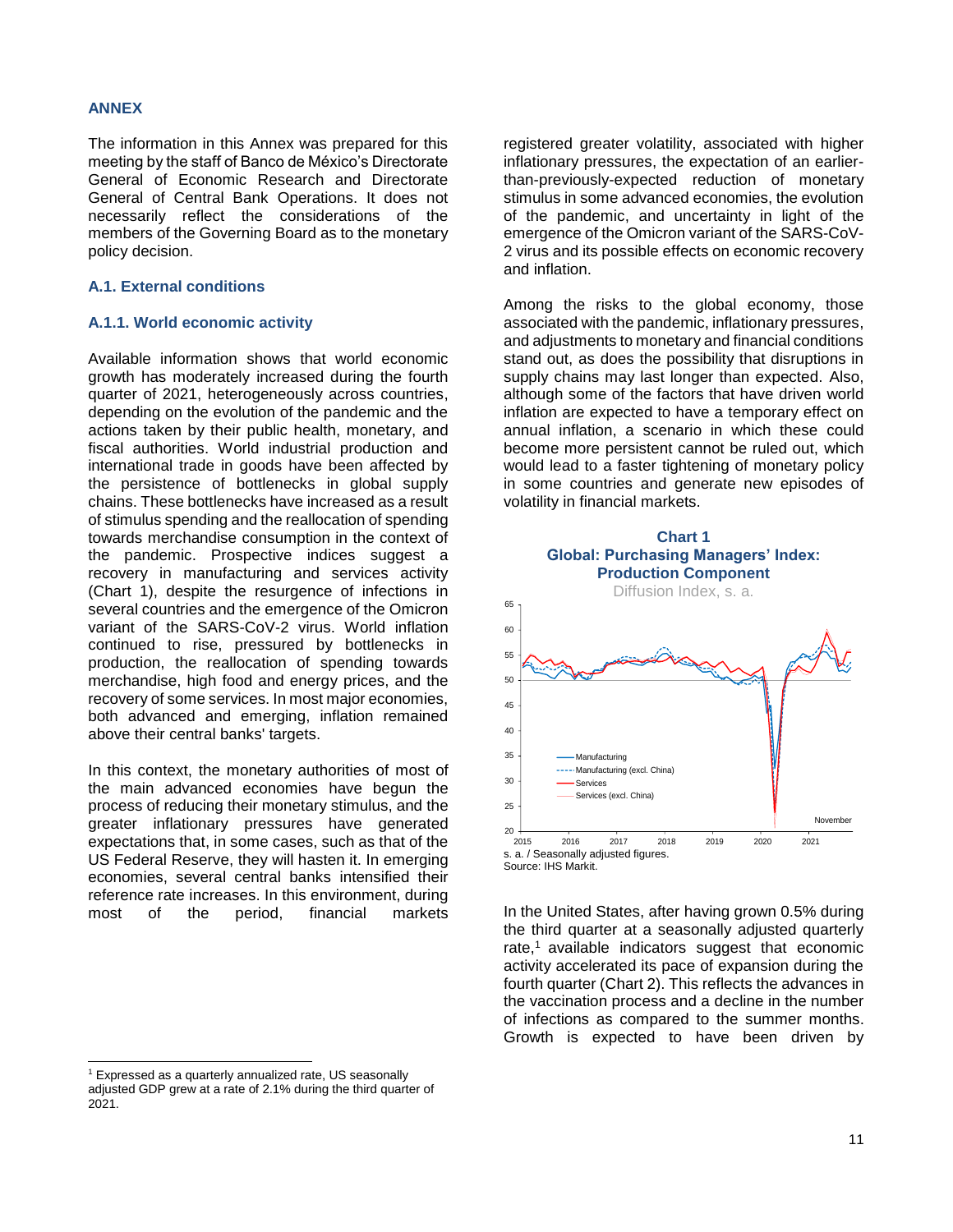household consumption, which in turn was supported by still accommodative financial conditions, favorable household finances, and relatively high levels of employment. Available data on capital goods orders suggests a rebound in investment, while indicators on business inventories suggest that these could contribute positively to growth during the fourth quarter. Net exports are also expected to have a positive contribution given the rebound in exports, especially automotive ones. Regarding progress on the approval of a social spending package, although it has already been approved by the House of Representatives, it still needs to be ratified by the Senate.

## **Chart 2 US Real GDP and Components**

<span id="page-13-0"></span>

s. a. / Seasonally adjusted figures.

l

Note: The shaded area refers to Blue Chip's forecasts of December 2021. Source: *BEA* and Blue Chip*.*

US industrial production grew at a monthly rate of 1.6% in October, after having contracted 1.3% in September. This reflected a generalized growth in its main sectors. Particularly noteworthy was the 4.1% expansion in mining as a result of the normalization of oil and gas extraction activities, following the dissipation of the adverse effects of Hurricane Ida in the Gulf of Mexico region at the end of August and beginning of September. The manufacturing sector exhibited a recovery, driven by the petrochemical and automotive sectors. The Purchasing Managers' Index (PMI) of the manufacturing sector suggests that the sector will continue to be affected by the persistence of bottlenecks, high input costs, and labor shortages.

The US labor market continued to recover in November, although at a slower pace than in previous months. The non-farm payroll increased by 210 thousand jobs in that month, after having expanded by 546 thousand jobs in October, which reflects a moderation in the growth of the leisure and hospitality sectors. In November, the level of employment was 3.9 million below pre-pandemic levels, while the unemployment rate declined from 4.6% in October to 4.2% in November, due to the strong expansion of employment.

In the euro area, available indicators suggest that, during the fourth quarter, economic activity moderated its pace of recovery, after having expanded 2.2% at a seasonally adjusted quarterly rate in the third quarter.<sup>2</sup> The lower dynamism may respond to the impact on production chains and the reimposition of containment measures in response to the increase in the number of COVID-19 cases, although these have varied in magnitude and duration within the economies of the region. Despite the aforementioned, economic activity would continue being supported by domestic demand, particularly household consumption, which has been favored by the recovery of the labor market. Likewise, public and private investment have started to show the effects of the implementation of the Recovery and Resilience Facility Plan. The unemployment rate decreased from 7.4% in September to 7.3% in October. Meanwhile, the Purchasing Managers' Indices suggest that economic activity will continue to recover, although it will still be affected by the aforementioned factors.

In the United Kingdom, available indicators point to a sustained recovery of economic activity during the fourth quarter of 2021, after having expanded at a seasonally adjusted quarterly rate of 1.3% during the third quarter.<sup>3</sup> Economic activity has been supported by domestic demand, as the recovery in employment has translated into a recovery in household consumption. However, distortions in supply chains, the high number of COVID-19 cases, and the weakness in trade and investment associated with its exit from the European Union (Brexit) continued to affect the economic recovery. Regarding the labor market, the unemployment rate declined from 4.3% in September to 4.2% in October. The Purchasing Managers' Indices suggest that manufacturing and services activities will continue recovering.

<sup>&</sup>lt;sup>2</sup> In annualized terms, euro area GDP registered a quarter-onquarter seasonally adjusted variation of 9.3% during the third quarter of 2021.

 $3$  In annualized terms, the quarterly seasonally adjusted variation of UK GDP during the third quarter of 2021 was 5.1%.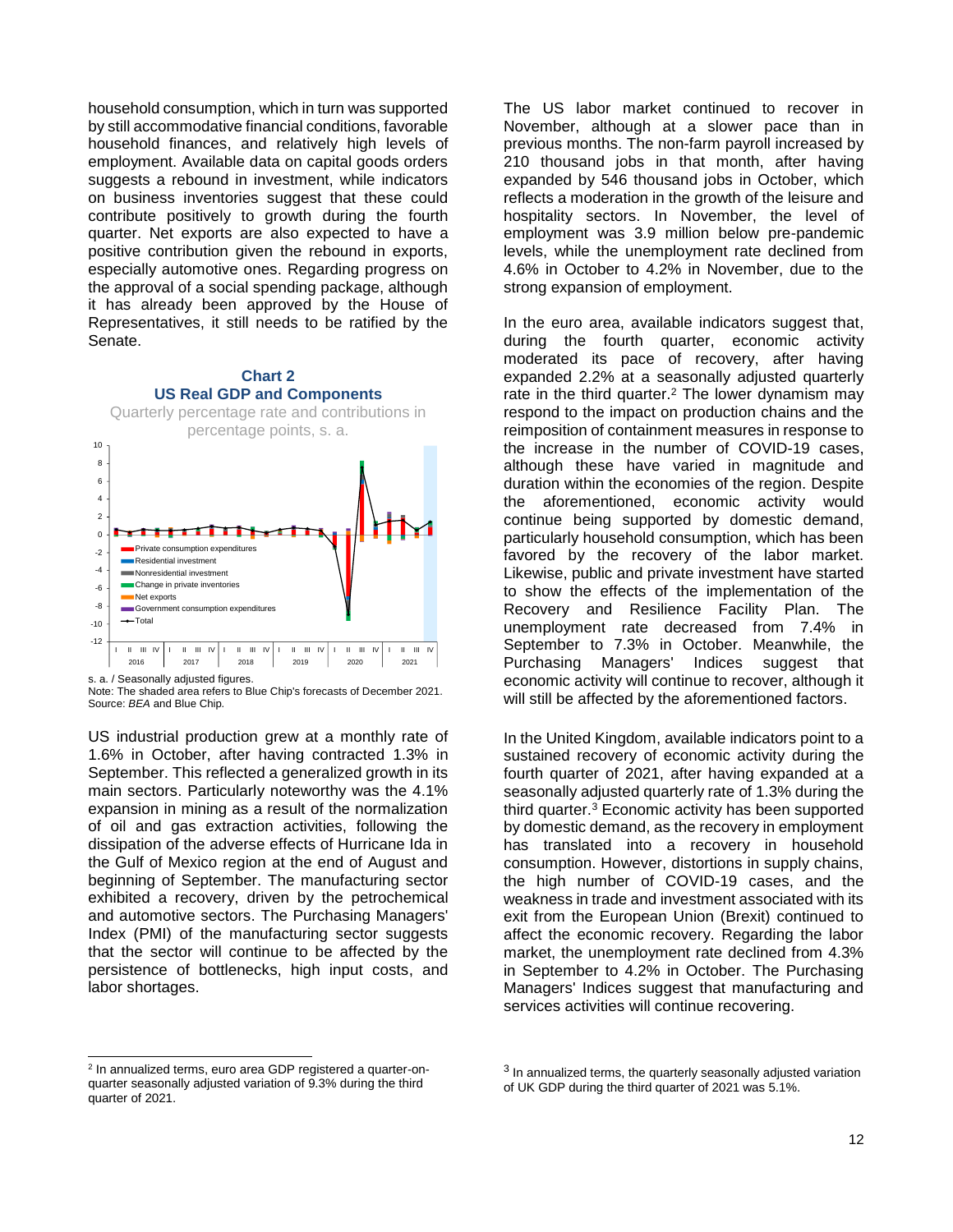In Japan, available information suggests that, after having contracted at a seasonally adjusted quarterly rate of 0.9% during the third quarter, economic activity rebounded during the fourth quarter due to the lifting of the state of emergency and the easing of supply restrictions.<sup>4</sup> In particular, household consumption, especially of services, registered significant growth in October as mobility restrictions were lifted. Production and exports, mainly of automobiles and industrial inputs, recovered, although they continued to be affected by bottlenecks and shortages of semiconductors. Meanwhile, the unemployment rate declined from 2.8% in September to 2.7% in October. Purchasing Managers' Indices suggest that activity in the services and manufacturing sectors continued to recover during the remainder of the fourth quarter. The recovery of economic activity would continue to be driven by the government's recently announced fiscal stimulus package, which is expected to be approved by the end of 2021.

During the fourth quarter, the main emerging market economies have grown heterogeneously across regions and countries, depending on the evolution of the pandemic and the exposure of each country to the impact on global supply chains, as well as, in some cases in Latin America and Emerging Europe, the tightening of financial conditions. In Latin America, indicators point to a continued recovery of economic activity in most countries, although in some cases at a slower pace than in the previous quarter. In Emerging Asia, available information suggests robust GDP growth in most economies, due to the gradual normalization of productive activities after the emergence of new COVID-19 cases in the previous months. In particular, in China, timely indicators point to an increase in economic activity mainly explained by a recovery in private consumption and a favorable performance of industrial production. In Emerging Europe, available indicators suggest that economic activity will continue to recover, although in some cases at a more moderate pace in view of the imposition of new restrictions due to the resurgence of COVID-19 cases in the region.

International commodity prices have been on a downward trend since Mexico's previous monetary policy decision. After reaching in October their highest levels in more than seven years, oil prices declined during most of November due to concerns

l

about the increase in COVID-19 cases in some regions, mainly in Europe, and the resulting downside risk to the recovery of world crude oil demand. At the beginning of December, prices rose, as the gradual reduction in production cuts by members of the Organization of the Petroleum Exporting Countries (OPEC) and other producers is not expected to counteract the increasing oil demand in the coming months. Natural gas prices have registered a mixed performance across regions, decreasing in the United States due to higher production and lower demand resulting from warmerthan-expected temperatures, while in the European and Asian markets, reference prices continue trending upwards. The price of most grains declined based on reports of a higher-than-expected global production and uncertainty regarding future demand. In recent weeks, the prices of most industrial metals have been subject to downward pressures due to concerns associated with the new Omicron variant of the SARS-CoV-2 virus and its possible impact on global economic activity.

#### **A.1.2. Monetary policy and international financial markets**

World inflation continued increasing in both advanced and emerging countries, pressured by bottlenecks in production chains, the reallocation of spending towards merchandise, high food and energy prices, and the recovery of some services. Headline inflation in most of the main advanced economies continued to be above their central banks' targets, except for Japan [\(Chart 3\)](#page-15-0). In this context, short-term inflation expectations drawn from surveys continued to increase for these economies, while longer-term inflation expectations drawn from financial instruments remained relatively stable.

<sup>4</sup> In annualized terms, Japan GDP declined at a quarter-onquarter seasonally adjusted variation of -3.6% during the third quarter of 2021.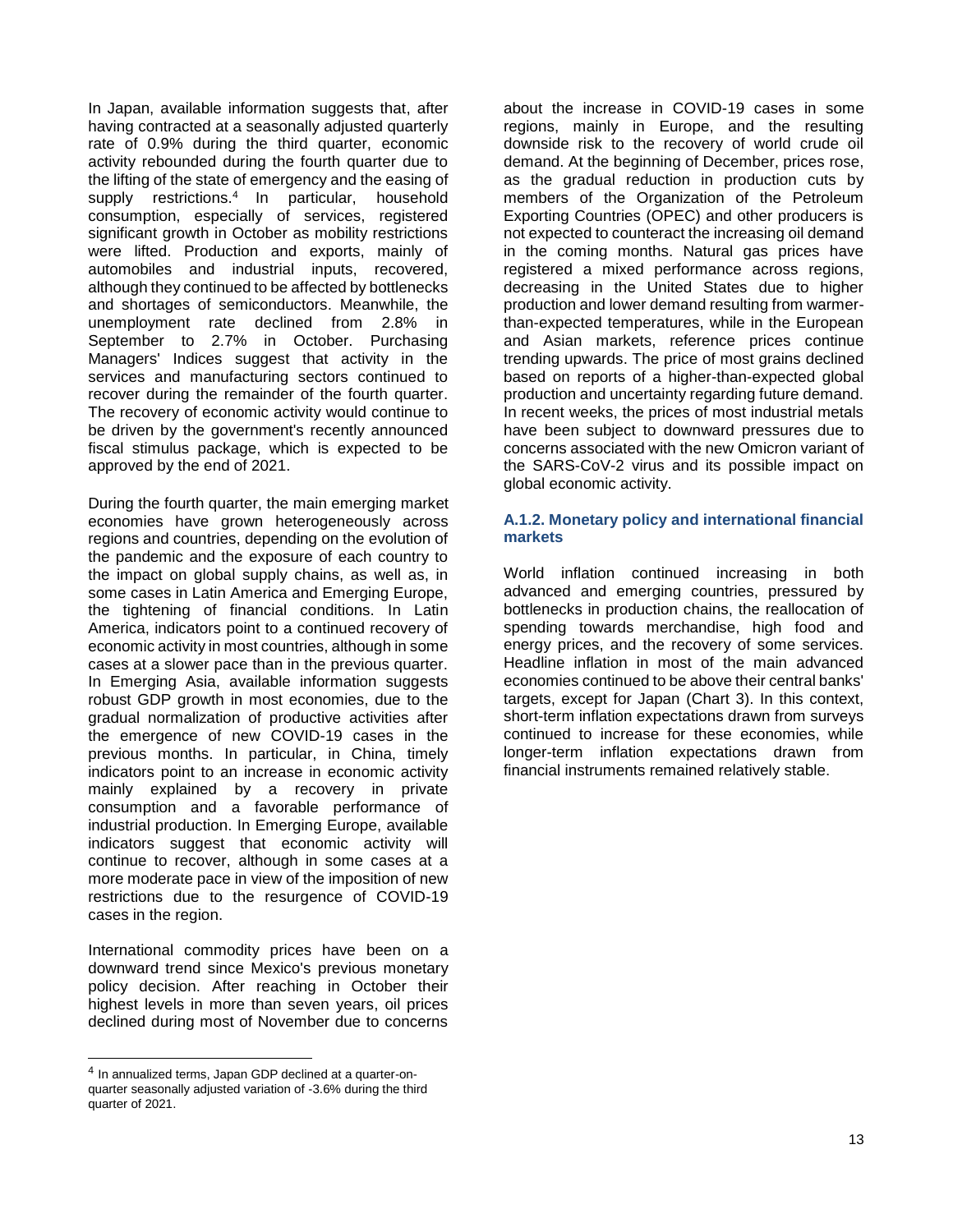<span id="page-15-0"></span>



<sup>2/</sup> Preliminary figures for November.

3/ Excludes fresh food. This series does not exclude the effect of the rise in consumption tax in May 2014 and October 2019, nor the effect of the free daycare and preschool program in October 2019.

Source: Bureau of Economic Analysis, Bureau of Labor Statistics, Eurostat, Bank of Japan, Statistics Canada, Office of National Statistics.

In most of the main emerging market economies, inflation continued increasing as a result of the same factors that affected inflation in advanced economies, although in some cases the depreciation of their exchange rates has also influenced said results. Moreover, in most of these economies, inflation remained above their central banks' targets, except for some in the Asian region, such as Indonesia and China, which have faced less disruptions from the pandemic. It is worth noting that continued pressures from bottlenecks in global supply chains have been reflected in higher producer prices in both advanced and emerging economies, suggesting that world inflation could be subject to upward pressures for a longer time.

In this context, most central banks in advanced economies have started to remove their monetary stimulus, and the persistence of inflationary pressures has led to the expectation that, in some cases, this will be done at a faster pace. In this regard, the Federal Reserve doubled the pace of its asset purchase reduction and released forecasts for the federal funds rate in 2022 and 2023 with higher than anticipated increases. Expectations drawn from financial instruments anticipate interest rate increases in most of the main advanced economies throughout 2022 [\(Chart 4\)](#page-15-1).

#### <span id="page-15-1"></span>**Chart 4 Reference Rates and Trajectories Implied in OIS Curves1/**

Percent



1/ OIS: Fixed floating interest rate swap where the fixed interest rate is associated to the effective overnight reference rate. 2/ For the observed reference rate of the US, the average interest rate of the target range of the federal funds rate (0.0% - 0.25%) is used. 3/ A first increase of 25bps is assumed for the US Federal Reserve and the Bank of Canada, 15 bps for the Bank of England and 10 bps for the European Central Bank and the Bank of Japan. Source: Banco de México with data from Bloomberg.

Among the recent monetary policy decisions in the main advanced economies, the following stand out:

i) At its December meeting, the US Federal Reserve left its target range for the federal funds rate unchanged at 0.0-0.25%. It indicated that it will be appropriate to maintain that range until labor market conditions have reached levels consistent with its estimate of maximum employment, acknowledging that inflation has exceeded the 2% level for some time. In addition, considering the evolution of inflation and the improvement in the labor market, the Federal Open Market Committee (FOMC) decided to accelerate the removal of monetary stimulus, doubling the pace of reduction of net asset purchases. The monthly reduction in Treasury securities net purchases was adjusted from USD 10 billion to USD 20 billion starting in January, while in agency mortgage-backed securities net purchases, it was adjusted from USD 5 billion to USD 10 billion. The Committee's medians for growth expectations were revised downwards for 2021 and 2023 and upwards for 2022, while those for the unemployment rate for 2021 and 2022 decreased. The medians of headline inflation expectations were revised from 4.2 to 5.3% for 2021, from 2.2 to 2.6% for 2022, and from 2.2 to 2.3% for 2023, and inflation is expected to be 2.1% in 2024. Regarding the timing of interest rate increases, the Fed's Chairman pointed out that all Committee members expect that the conditions for this to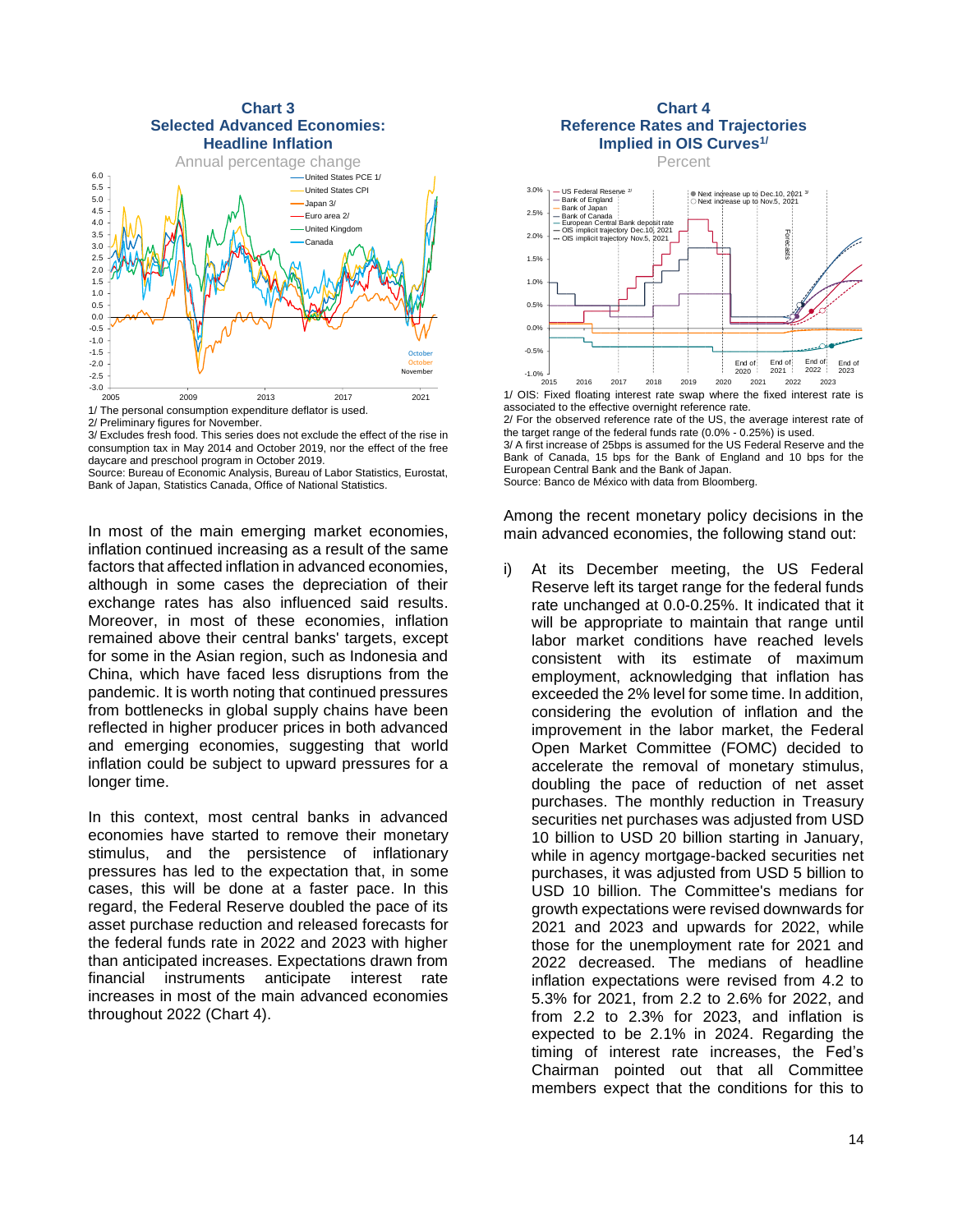happen will materialize next year, and that they anticipate a gradual pace of interest rate increases that will place the federal funds rate around its estimated long-term level by the end of 2024. In this regard, the medians of the Committee's projections published in December show an increase in the reference interest rate from 0.3 to 0.9% for 2022, from 1.0 to 1.6% for 2023, and from 1.8 to 2.1% for 2024. The above suggests the expectation of three 25 basis points interest rate increases by the end of 2022. This trajectory for the federal funds rate compares to that implied by financial instruments, which incorporates the expectation of around three increases by the end of 2022.

- ii) At its December meeting, the European Central Bank (ECB) left its refinancing rate, key deposit facility rate and key lending facility rate unchanged at 0.0, -0.5 and 0.25%, respectively. It also reiterated that the ECB board expects these interest rates to remain at current or lower levels until: i) inflation reaches the 2% target before the end of its forecast horizon; ii) inflation remains at that level for a sustained period of time over its remaining forecast horizon; and iii) the central bank considers that progress in core inflation is sufficiently advanced to be consistent with the stabilization of inflation at 2% over the medium term. Regarding its Pandemic Emergency Purchase Program (PEPP), it stated that: i) during the first quarter of 2022, it will make net asset purchases at a slower pace than in the fourth quarter of this year; ii) it will end net asset purchases by the end of March 2022; and it will extend until at least the end of 2024 the horizon for reinvesting the principal of maturing securities. However, it mentioned that flexibility will remain an element of monetary policy, that reinvestments may be adjusted, and that net purchases under the PEPP could also be resumed if necessary. In addition, the monthly pace of purchases under its Asset Purchase Program (APP) was increased to €40 billion during the second quarter of 2022, to €30 billion during the third quarter, returning to its current level of €20 billion for as long as necessary starting October 2022, and ending shortly before interest rates begin to rise. The ECB president reiterated that, under the current circumstances, it is very unlikely that interest rates will be raised in 2022.
- iii) At its December meeting, the Bank of England raised its reference interest rate by 15 basis points to a level of 0.25%. It noted that while the

Committee considered that there are upside and downside risks to the inflation outlook in the medium term, further moderate monetary tightening over the forecast period is likely to be necessary in order to meet its 2% inflation target on a sustainable basis. Regarding its asset purchase programs, although the Committee concluded the government bond purchase program announced in November 2020 as planned, it left the target amount of its government bond purchase program unchanged at £875 billion and the purchase of non-financial corporate bonds at £20 billion.

In the main emerging economies, given the continuous rise in inflation and the additional risks to price formation relative to advanced economies, a large number of central banks intensified their reference rate increases. Since the previous monetary policy decision in Mexico, the central banks of Peru, Brazil, Chile, Hungary, Poland and South Africa, among others, raised their interest rates. In contrast, Turkey's central bank announced additional interest rate decreases.

In this environment, during most of the period since the previous monetary policy decision in Mexico, international financial markets registered a significant increase in volatility and greater risk aversion, although this was partially reversed at the beginning of December [\(Chart 5\)](#page-17-0). This behavior took place in an environment of uncertainty regarding the evolution of the pandemic, the emergence of new variants of the virus, and the possible impact that a reimposition of mobility restrictions could have on economic activity, the increase in inflationary pressures, and the expectation that the latter would accelerate the gradual removal of monetary stimulus in some advanced economies. In this context, the stock markets of most of the main advanced and emerging economies performed negatively towards the end of November, although this trend was reversed at the beginning of December due to diminished concerns regarding the severity and potential impact of the Omicron variant of the SARS-CoV-2 virus on economic activity. In foreign exchange markets, in November, the US dollar strengthened against most currencies of advanced economies. The currencies of emerging economies followed a depreciation trend, although this was partially reversed in some cases at the beginning of December [\(Chart 6\)](#page-17-1). With respect to government bond interest rates in the main advanced economies, long-term rates decreased, while short-term rates increased, particularly in the United States. The recent increase is in line with expectations of an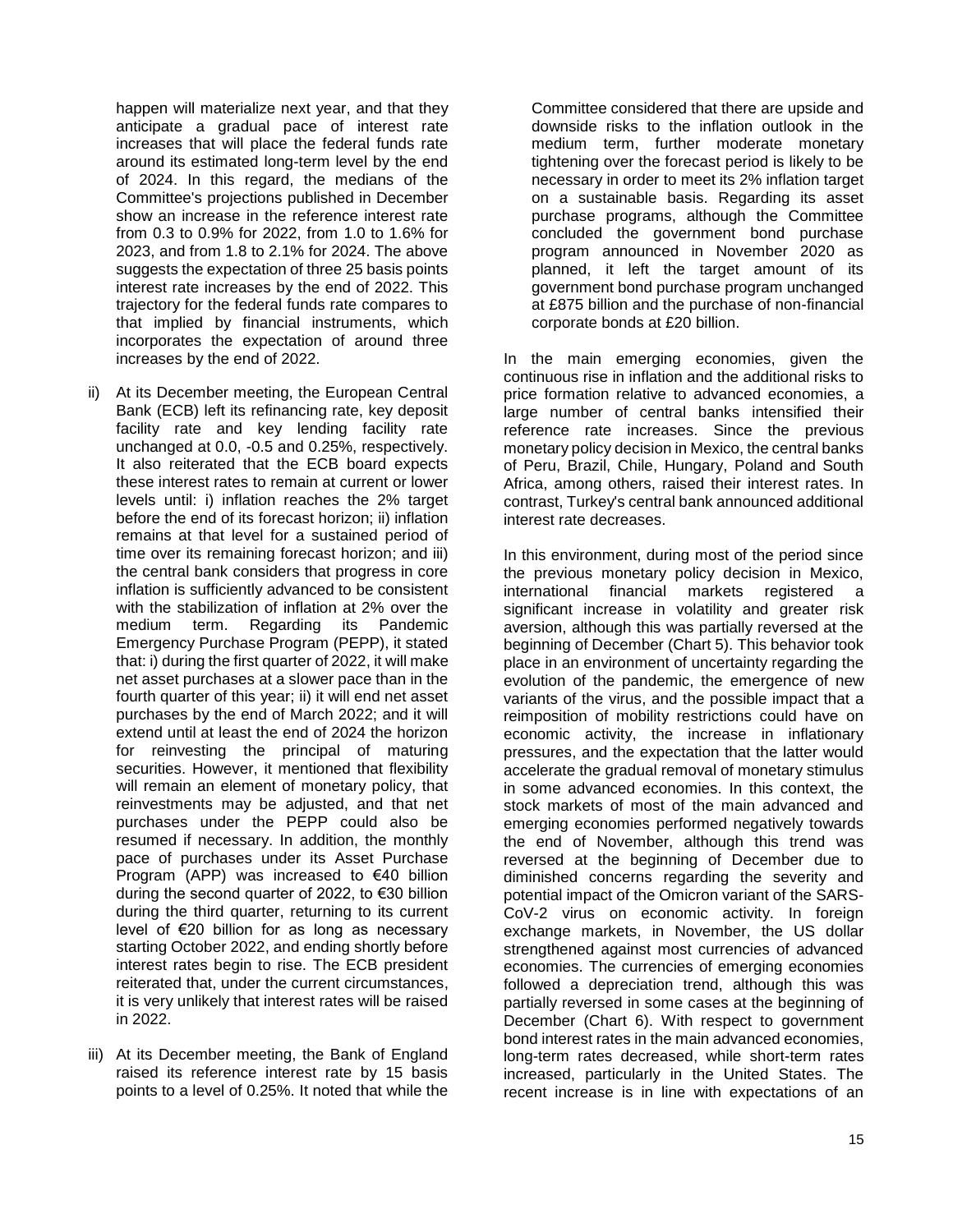earlier-than-anticipated removal of monetary stimulus. Long-term interest rates in emerging economies showed mixed movements. In this environment, moderate net capital inflows towards equity assets in some emerging market economies and outflows from fixed-income markets in most cases were observed during the period.

In addition to the aforementioned risks to global growth, there are still several risks to the stability of international financial markets that are related to inflationary pressures, to a disorderly or earlier-thanexpected removal of monetary stimuli resulting in new episodes of volatility and tighter global financial conditions, to distortions in the valuation of financial assets, and to high levels of private and public sector debt that could result in default or contagion problems, among others.

#### <span id="page-17-0"></span>**Chart 5 Change in Selected Financial Indicators from November 5 to December 10, 2021**



1/ The MSCI Emerging Markets Index consists of 24 countries. 2/ DXY: a weighted average estimated by the Intercontinental Exchange (ICE) of the nominal exchange rate of the main six currencies operated globally with the following weights: EUR 57.6%, JPY: 13.6%, GBP: 11.9%, CAD: 9.1%, SEK: 4.2%, and CHF: 3.6%. 3/ J.P. Morgan index is constructed with the weighted average by the nominal exchange rate of emerging economies' currencies with the following weights: TRY: 8.3%, RUB: 8.3%, HUF: 8.3%, ZAR: 8.3%, BRL: 11.1%, MXN: 11.1%, CLP: 11.1%, CNH: 11.1%, INR: 11.1% and SGD: 11.1%. Source: Bloomberg and ICE.

#### <span id="page-17-1"></span>**Chart 6 Selected Emerging Economies: Financial Assets Performance since November 8, 2021**

| vards         |                    |                                                                                                                                                                                                                                                           | Percent, basis points |                   |                                    |                                     |                |
|---------------|--------------------|-----------------------------------------------------------------------------------------------------------------------------------------------------------------------------------------------------------------------------------------------------------|-----------------------|-------------------|------------------------------------|-------------------------------------|----------------|
| omies<br>most | Region             | Country                                                                                                                                                                                                                                                   | <b>Currencies</b>     | Equity<br>markets | 2-vear<br><b>Interest</b><br>rates | 10-year<br><b>Interest</b><br>rates | <b>CDS</b>     |
|               |                    | Mexico                                                                                                                                                                                                                                                    | $-2.57%$              | $-1.99%$          | 5                                  | $\overline{2}$                      | $\overline{2}$ |
|               |                    | <b>Brazil</b>                                                                                                                                                                                                                                             | $-1.50%$              | 2.84%             | $-147$                             | $-125$                              | $-17$          |
|               | Latin<br>America   | Chile                                                                                                                                                                                                                                                     | $-4.95%$              | 0.97%             | 29                                 | $-50$                               | 10             |
| global        |                    | Colombia                                                                                                                                                                                                                                                  | $-0.64%$              | $-0.36%$          | -9                                 | -7                                  | 39             |
| lity of       |                    | Peru                                                                                                                                                                                                                                                      | $-1.13%$              | $-1.26%$          | $-2$                               | 16                                  | 1              |
| ed to         |                    | Russia                                                                                                                                                                                                                                                    | $-3.03%$              | $-12.18%$         | 23                                 | 37                                  | 24             |
| -than-        |                    | Poland                                                                                                                                                                                                                                                    | $-3.29%$              | $-8.06%$          | 11                                 | 25                                  | 0              |
|               | Emerging<br>Europe | Turkey                                                                                                                                                                                                                                                    | $-45.77%$             | 30.76%            | 331                                | 217                                 | 126            |
| ng in         |                    | <b>Czech Republic</b>                                                                                                                                                                                                                                     | $-3.24%$              | 1.55%             | $-28$                              | $-16$                               | 1              |
| ancial        |                    | Hungary                                                                                                                                                                                                                                                   | $-4.20%$              | $-5.77%$          | 128                                | 30                                  | $-1$           |
| ancial        |                    | China                                                                                                                                                                                                                                                     | 0.44%                 | 5.21%             | 6                                  | $-1$                                | -9             |
| ector         |                    | Malaysia                                                                                                                                                                                                                                                  | $-1.79%$              | $-2.64%$          | 6                                  | 4                                   | -8             |
| agion         | Asia               | India                                                                                                                                                                                                                                                     | $-2.35%$              | $-3.74%$          | 1                                  | 7                                   | 5              |
|               |                    | <b>Philippines</b>                                                                                                                                                                                                                                        | $-0.33%$              | $-2.69%$          | 34                                 | 13                                  | $-2$           |
|               |                    | Thailand                                                                                                                                                                                                                                                  | $-1.07%$              | $-0.02%$          | $-2$                               | 7                                   | $-4$           |
|               |                    | Indonesia                                                                                                                                                                                                                                                 | $-0.60%$              | 0.46%             | $-2$                               | 27                                  | -9             |
|               | Africa             | South Africa                                                                                                                                                                                                                                              | $-6.52%$              | 5.39%             | $-24$                              | 14                                  | 30             |
| om<br>45      | rate is used.      | Note: Interest rates correspond to swap rates at the specified terms, excep<br>for Hungary, where government securities with 3-year (instead of 2-year)<br>maturities where used as a reference. For the Philippines, a 2-year swap<br>Source: Bloomberg. |                       |                   |                                    |                                     |                |

#### **A.2. Current situation of the Mexican economy**

#### **A.2.1. Mexican markets**

Since the previous monetary policy decision, financial asset prices in Mexico have exhibited a negative behavior [\(Chart 7\)](#page-18-0), in an environment of volatility in global financial markets and in which the normalization of monetary policy by the central banks of the major advanced countries is anticipated to begin earlier-than-previously expected.

The Mexican peso fluctuated in a wide range of 1 peso and 61 cents, between 20.32 and 21.92 pesos per dollar, ending the period with a depreciation of 2.57% [\(Chart](#page-18-1) 8). This occurred in a context in which both spot- and future trading conditions deteriorated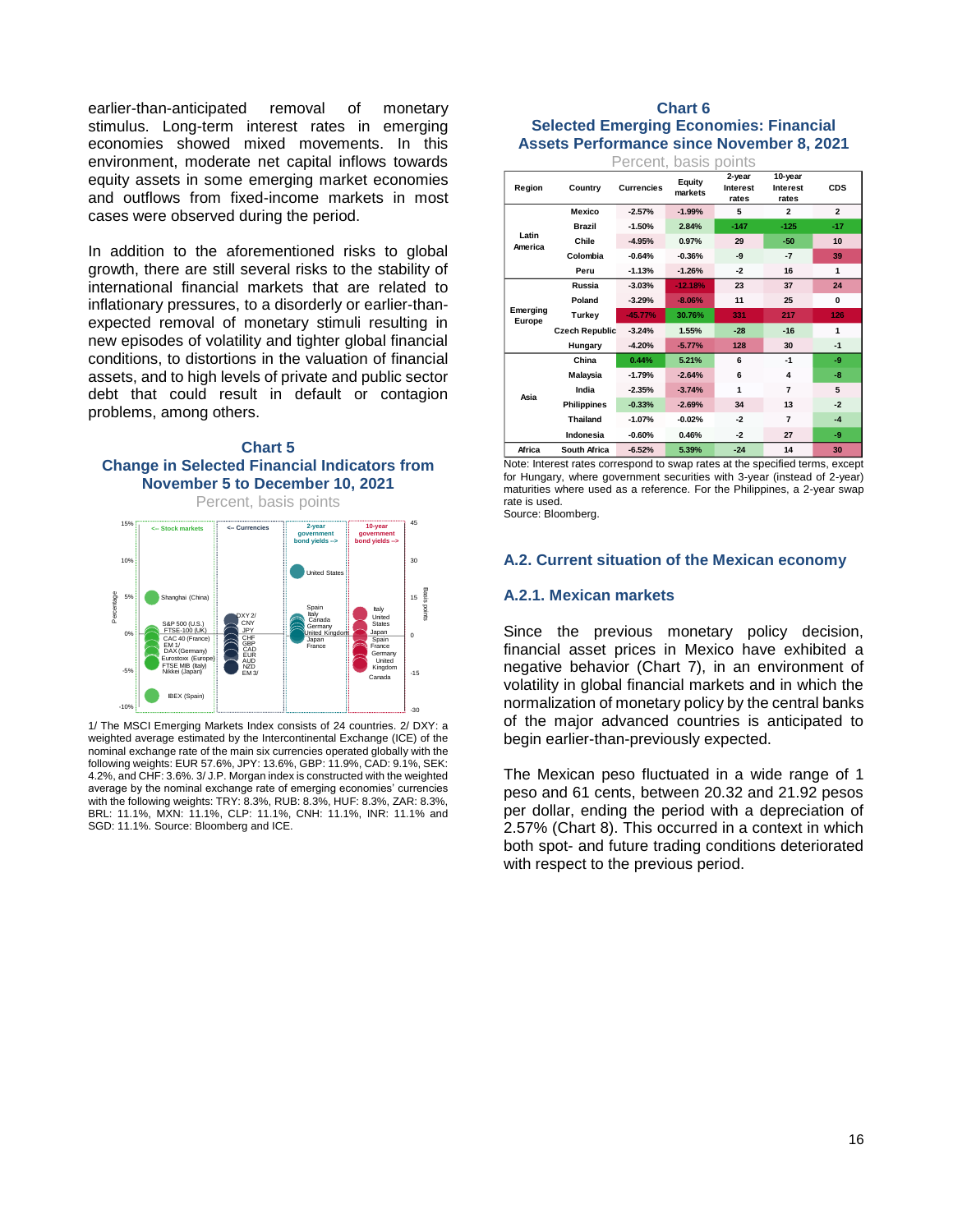<span id="page-18-0"></span>

Source: Prepared by Banco de México.

<span id="page-18-1"></span>

Source: Prepared by Banco de México.

Interest rates of government securities exhibited a steepening [\(Chart](#page-18-2) 9), with movements between -9 and 4 basis points in bonds of shorter terms and increases of up to 11 basis point in long-term ones. In contrast, the yield curve of real interest rate instruments exhibited a flattening dynamic, with increases of up to 19 basis points in short-term Udibonos and of between -1 and 4 basis points in long-term ones. In this context, compensation for inflation and inflationary risk implicit in spreads between nominal and real rates of market instruments decreased for most terms [\(Chart 10\)](#page-18-3). These movements took place in an environment in which trading conditions deteriorated during the period covering the monetary policy decision.

<span id="page-18-2"></span>**Chart 9 Nominal Yield Curve of Government Securities**

Percent, basis points



Note: The chart does not include bonds maturing in December 2021 and June 2022. CETES with similar maturities are considered. Source: PIP.

<span id="page-18-3"></span>**Chart 10 Compensation for Inflation and Inflationary Risk Implicit in Government Securities' Interest Rate**



In line with the swap mechanism established between Banco de México and the Federal Reserve, on November 10 a dollar funding auction was held in which resources totaling USD 50 million were allocated.

Regarding expectations for the trajectory of the monetary policy reference rate, information implied by the Interbank Equilibrium Interest Rate (TIIE, for its Spanish acronym) swap curve incorporates an increase of around 62 basis points for the December 2021 and February 2022 meetings, while for the end of 2022 it points to a reference rate close to 7.23% [\(Chart](#page-19-0) 11). Finally, most forecasters surveyed by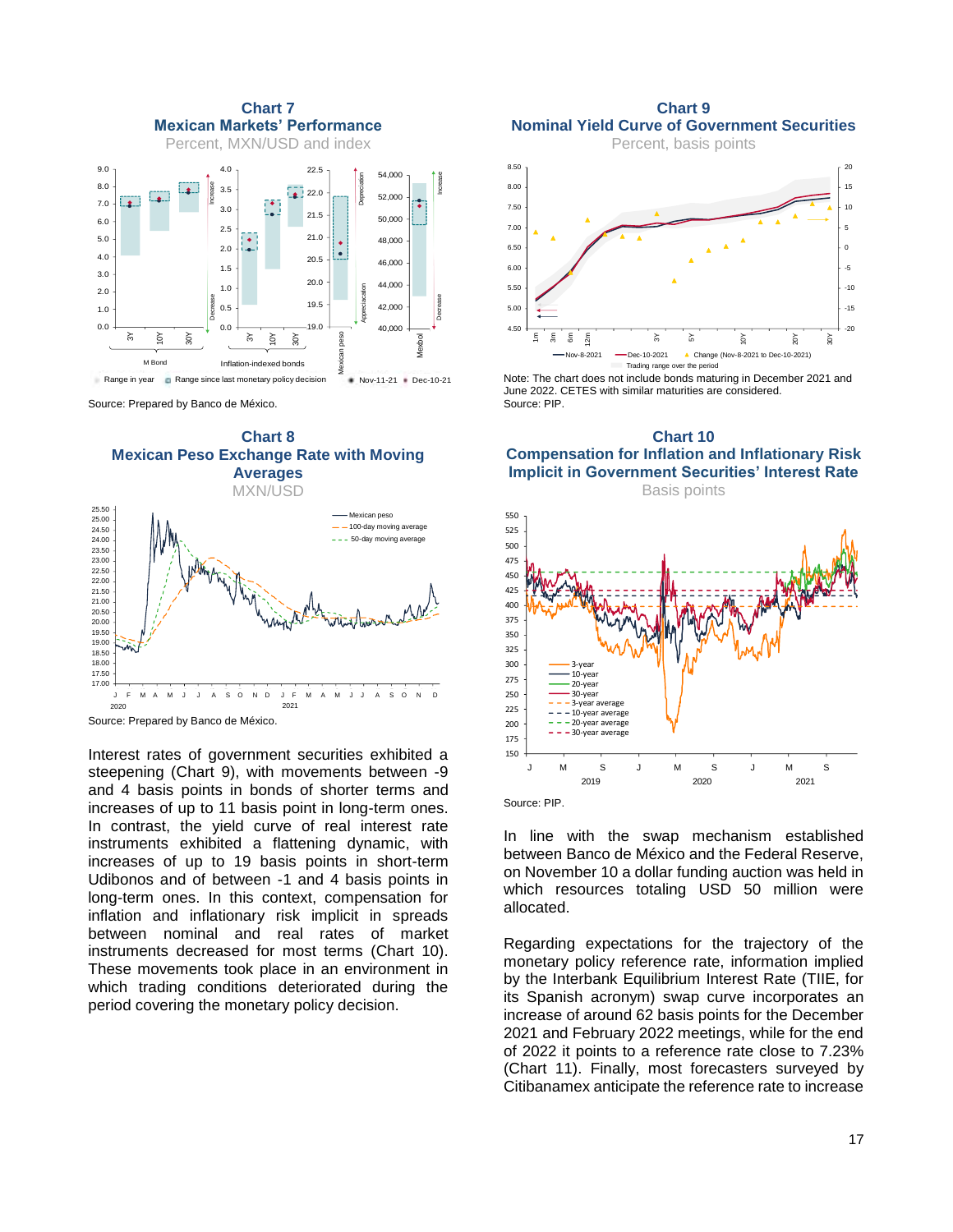by 25 basis points to 5.25% for the December 2021 decision and a rate of 6.25% for the end of 2022.

<span id="page-19-0"></span>

Source: Prepared by Banco de México with Bloomberg data.

#### **A.2.2. Economic activity in Mexico**

During the third quarter, economic activity halted its recovery [\(Chart](#page-19-1) 12), in a context of an upsurge of the pandemic, persistence of disruptions in global supply chains, and a transition towards the new regulation on labor outsourcing. Information available up to October shows some reactivation of economic activity. A heterogeneous performance of economic activity across sectors and uncertainty regarding the evolution of the pandemic in light of the emergence of new variants persist.

As for external demand, in October the value of nonautomotive manufacturing exports remained at high levels, while automotive exports continued to be affected by production issues worldwide [\(Chart](#page-19-2) 13). 5 By destination, manufacturing exports to the United States showed a certain lack of dynamism at the margin, while those to the rest of the world followed a downward trajectory.

# <span id="page-19-1"></span>**Gross Domestic Product** Quarterly percentage change, s.a. -0.56 0.94 0.55 0.69 1.26 0.38 1.03 0.55 1.16 1.34 -0.36<br>-0.01 1.000<br>-0.000 1.000<br>-0.36<br>-0.36<br>-0.75  $-0.19$  1.20<br> $-1.09$  0.52<br> $-0.59$  0.59<br> $-0.59$  0.47  $\begin{bmatrix} 0.47 & 0.08 \\ 0.33 & 0.08 \end{bmatrix}$ -0.33 **|**<br>-1.26 <del>|</del><br>-0.81 |<br>-0.81 | -17.78  $\begin{bmatrix} 2.90 & 13.77 \\ 1.01 & 2.90 \\ 1.15 & 1.15 \end{bmatrix}$

**Chart 12**

<span id="page-19-2"></span>

-16 -12 -8 -4  $\Omega$ 4 8 12 16

s. a. / Seasonally adjusted series and trend series based on data in nominal US dollars. The former is represented by a solid line and the latter by a dotted line.

Source: Prepared by Banco de México with data from the Tax Administration Service (SAT, for its Spanish acronym), the Ministry of the Economy (SE, for its Spanish acronym), Banco de México, the National Institute of Statistics and Geography (INEGI, for its Spanish acronym). Mexico's Merchandise Trade Balance, and the National System of Statistical and Geographical Information (SNIEG, for its Spanish acronym), Information of national interest.

According to its monthly indicator, at the end of the third quarter, private consumption registered a moderate recovery, after the weak performance exhibited in previous months. Within it, consumption of services recovered slightly, although it still remains below the levels observed in February 2020. Consumption of goods of national origin exhibited a lackluster performance and that of goods of imported origin an incipient downward change of trend. In September, gross fixed investment partly reversed the moderate recovery of the previous two months.

l

-0.43

<sup>&</sup>lt;sup>5</sup> Refers to the value of merchandise exports in US dollars. This value differs from that reported for goods exports by Mexico's System of National Accounts (SCNM, for its acronym in

Spanish), given that the latter represents the value-added measured in constant pesos.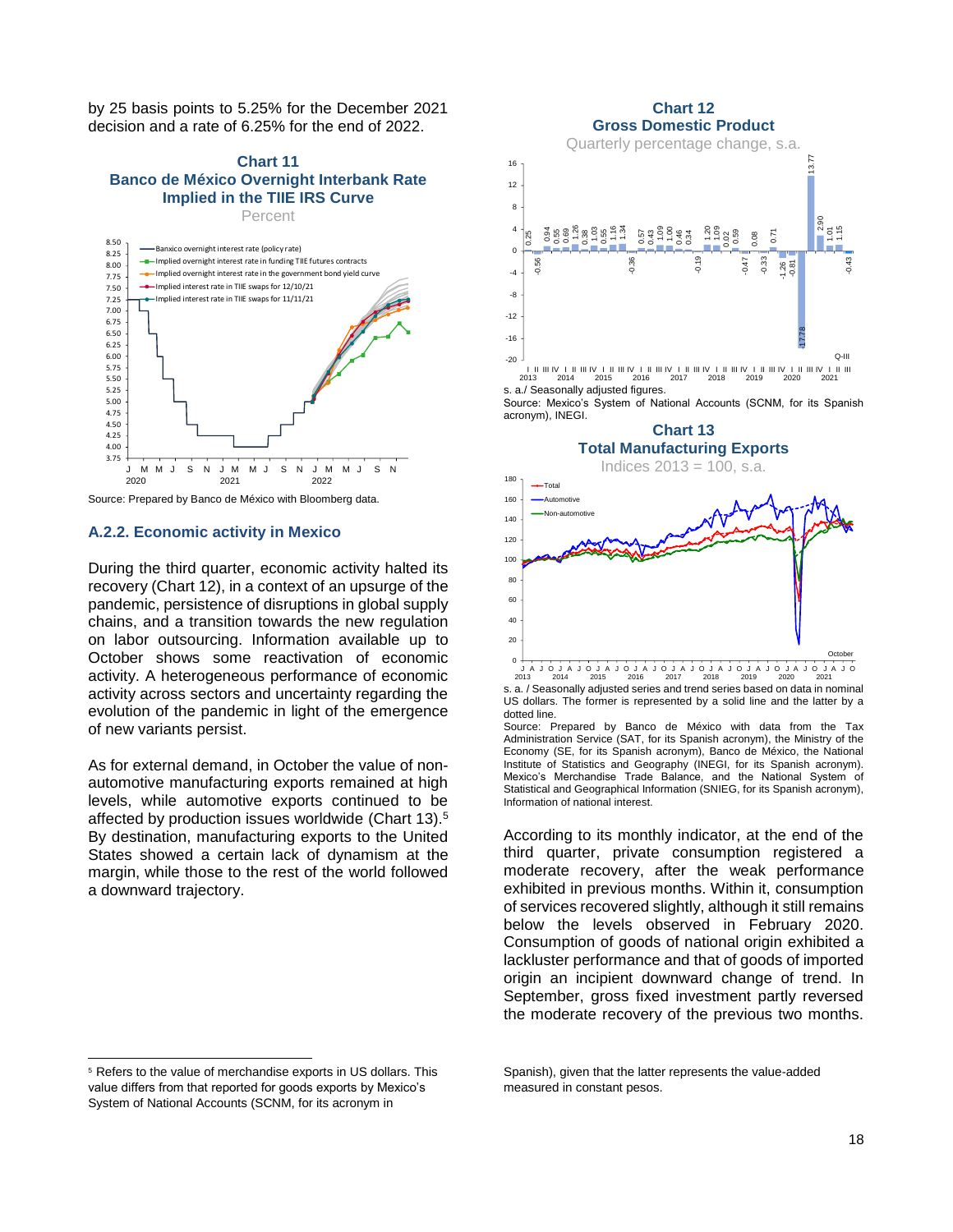This reflected the reduction of spending in both construction and machinery and equipment.

As for production, in October industrial activity partially recovered from the decline observed during the previous month, although it still remained weak [\(Chart](#page-20-0) 14). The result in that month was driven by the behavior of manufacturing, although disruptions in global supply chains and shortages of certain inputs persist [\(Chart](#page-20-1) 15). Mining continued to show a lackluster performance, while construction followed an incipient downward trend. In September, services fell for the fourth consecutive month, with marked differences across its sectors. A decline was observed in professional, corporate and business support services (related to the entry into force of the new regulation on outsourcing) and in retail trade. In contrast, the increases in transportation and mass media information services; wholesale trade services, as well as temporary accommodation and food and beverage preparation services stood out.

<span id="page-20-0"></span>

s. a. / Seasonally adjusted and trend series. The former is represented by a solid line and the latter by a dotted line.

1/ Figures for September 2021.

2/ Figures for October 2021, Monthly Indicator of Industrial Activity. Source: Mexico's System of National Accounts (SCNM, for its Spanish acronym), INEGI.

<span id="page-20-1"></span>

**Chart 15**

s. a. / Seasonally adjusted and trend series. The former is represented by a solid line and the latter by a dotted line. 1/ Figures in parenthesis correspond to their share in the total in 2013. Source: Mexico's System of National Accounts (SCNM, for its Spanish acronym), INEGI.

Regarding the economy's cyclical position, slack conditions remained significantly ample during the third quarter of the year, with marked differences across sectors [\(Chart](#page-21-0) 16). In October, several labor market indicators showed some improvement, partially reversing the weakness they had registered during the previous two months. In particular, the labor participation rate and the employment-toworking age population ratio increased, after having declined for two consecutive months. The national unemployment rate remained at a level similar to that of the previous month, while the urban unemployment rate decreased [\(Chart](#page-21-1) 17). In November, based on seasonally-adjusted figures, the creation of IMSS-insured jobs was slightly above February 2020 levels, prior to the health emergency. Finally, in September, unit labor costs in the manufacturing sector increased, reflecting the behavior of both real average earnings and labor productivity [\(Chart](#page-21-2) 18).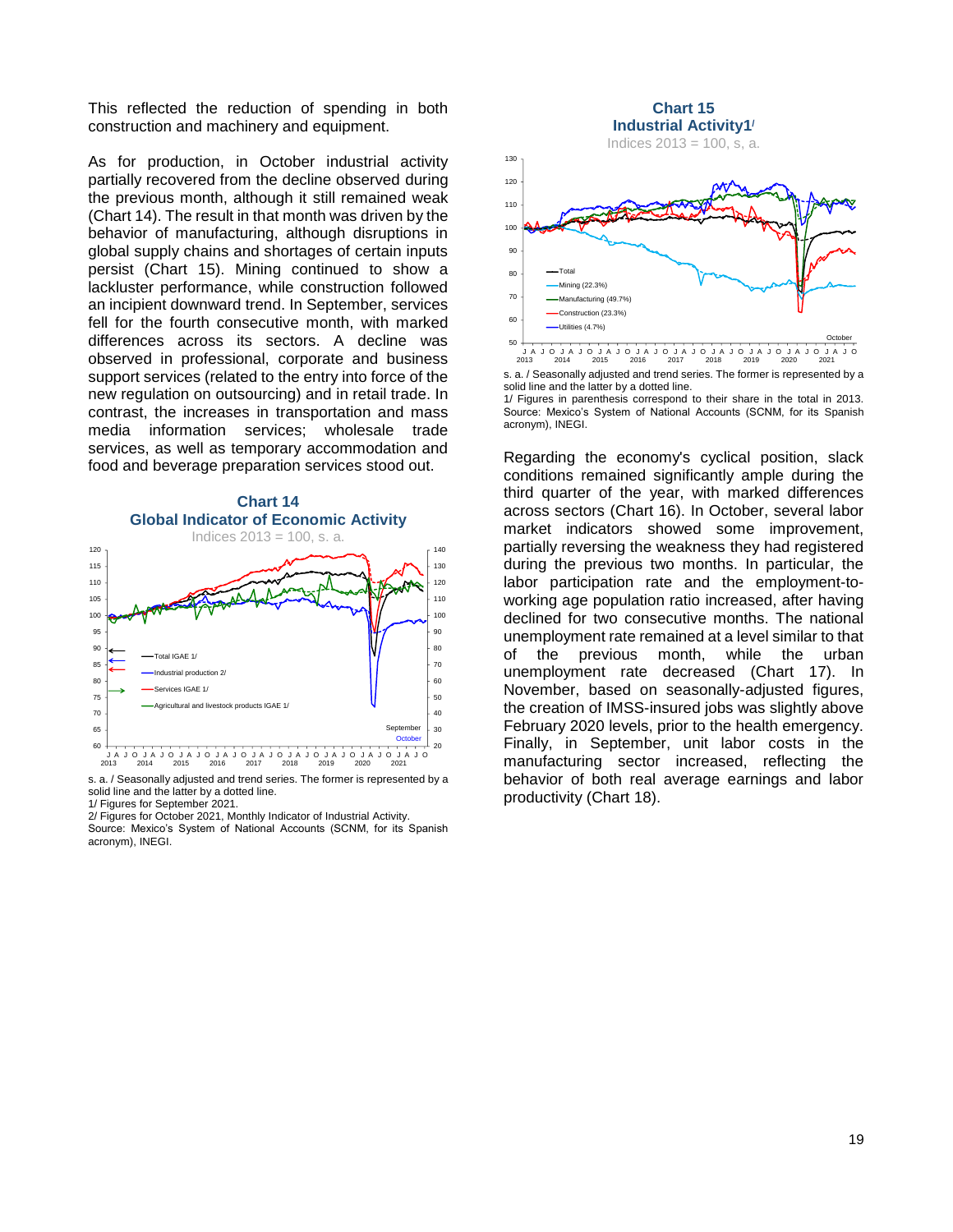#### **Chart 16 Output Gap Estimates1/ Excluding Oil Industry4/**

<span id="page-21-0"></span>

s. a. / Calculations based on seasonally adjusted figures.

1/ Output gap estimated with a tail-corrected Hodrick-Prescott filter; see Banco de México (2009), "Inflation Report, April-June 2009", p.74. 2/ GDP figures up to Q3 2021, and IGAE figures up to September 2021. 3/ Output gap confidence interval calculated with a method of unobserved components.

4/ Excludes both oil and gas extraction, support services for mining, and petroleum and coal products' manufacturing. Source: Prepared by Banco de México with INEGI data.

<span id="page-21-1"></span>



s.a./ Seasonally adjusted series and trend series. The former is represented by a solid line and the latter by a dotted line.

Source: Prepared by Banco de México with data from ENOE, ETOE (from April to June 2020), and ENOE new edition (ENOEN) from July to date.

#### <span id="page-21-2"></span>**Chart 18 Productivity and Unit Labor Costs in the Manufacturing Sector1/**



s. a. / Seasonally adjusted and trend series. The former is represented by a solid line and the latter by a dotted line.

1/ Productivity based on hours worked. Source: Prepared by with seasonally adjusted data of the Monthly Manufacturing Industry Survey and industrial activity indicators of Mexico's System of National Accounts (*Sistema de Cuentas Nacionales de México*, SCNM), INEGI.

In October 2021, domestic financing to firms continued moderating its contraction in real terms at an annual rate. This was observed for both large- and smaller-sized firms, with the latter standing out for registering an increase at the margin in their portfolio balances for the fourth consecutive month. The demand for corporate credit continued to recover, although it remains at low levels. Lending conditions to firms have remained relatively stable so far this year; thus, they continue to be tight. In October and November, net corporate debt issuance in the domestic market showed a low dynamism. In terms of credit to households, the housing portfolio continued to show a positive real annual variation, with the greater dynamism of commercial bank credit during the last four months standing out. In turn, the outstanding consumer bank loan portfolio reduced its annual rate of contraction for the seventh consecutive month, where the sustained dynamism in payroll loans and an increase in the balance of credit card portfolio at the margin stand out. This occurred in a context of a gradual recovery of household demand for credit. As for lending conditions, mortgages remained stable, while in the case of consumer portfolio, those for credit cards and payroll loans eased, while those for the rest of the segments remained tight. Marine and Barried Cuelember<br>
Benther 8<br>
2021.<br>
Bent adjust active clue.<br>
Bent adjust active clue.<br>
Served I/Predigion<br>
served II<br>
Served In Core and Sm Served Dalla<br>
Served In Core and Sm Served Dalla<br>
der alth to 1<br>
yea

> Interest rates of bank credit to firms have followed the dynamic of the bank funding rate. Intermediation margins remained relatively stable, registering high levels, although close to pre-pandemic levels. In turn, mortgage interest rates remained at levels around their historic lows. In August, credit card and personal credit interest rates were at levels similar to those observed during the first quarter of the year.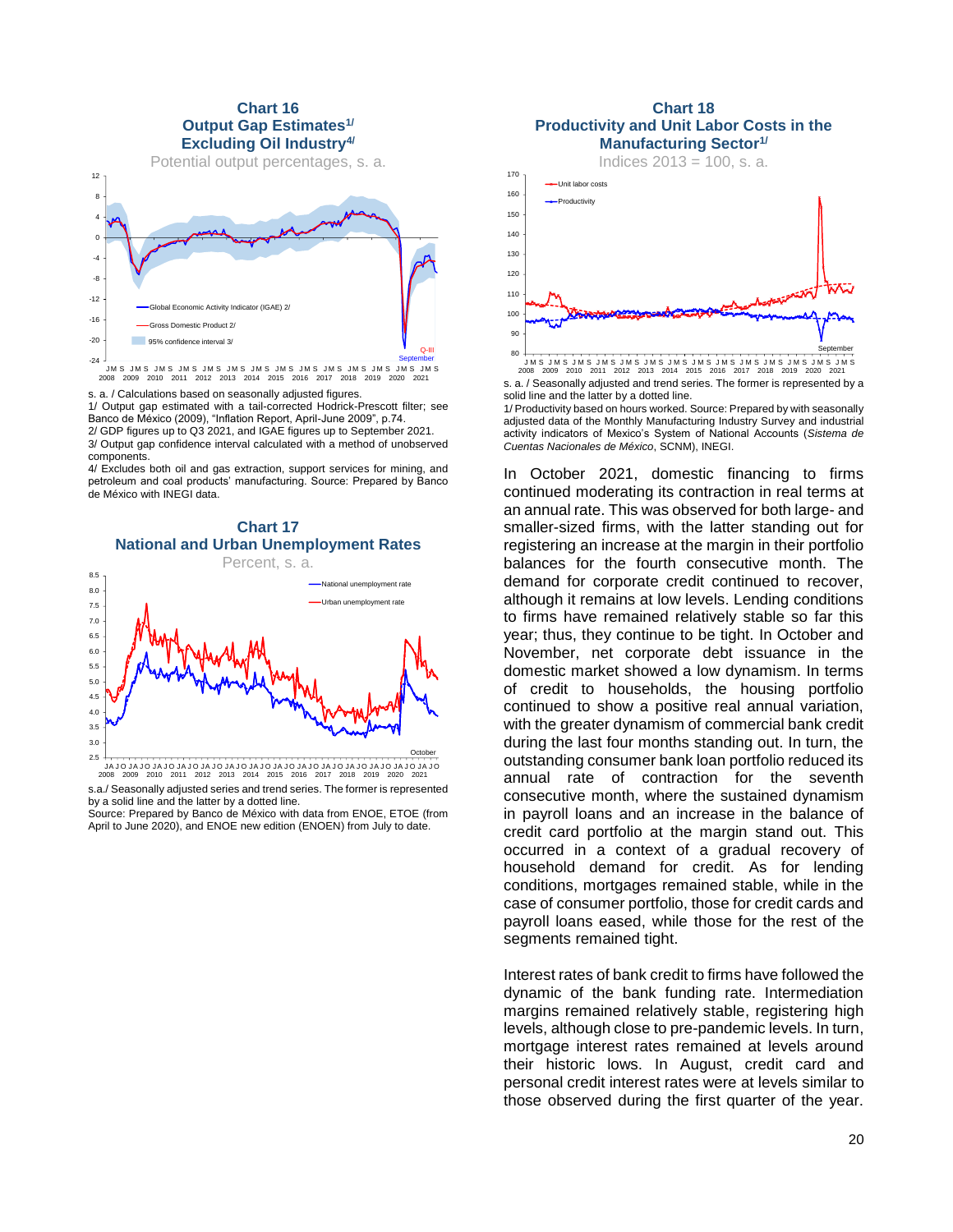Thus, consumer credit intermediation margins remained at levels higher than pre-pandemic ones. With respect to portfolio quality, in October, corporate loan delinquency rates decreased and continued at low levels. Mortgage loan delinquency rates decreased for the second consecutive month and also remained at low levels. Finally, consumer portfolio delinquency rates remained without significant changes, after having decreased for seven consecutive months, although they remain at high levels.

#### **A.2.3. Development of inflation and inflation outlook**

Annual headline inflation increased from 6.24 to 7.37% between October and November [\(Chart](#page-22-0) 19 and [Table](#page-24-0) 1). This behavior was determined by the increase in non-core inflation, associated with the higher levels of inflation of agricultural and livestock products and energy, while core inflation continued to rise, reflecting cost-related pressures, the reallocation of household spending towards merchandise, and the effects of the reopening of several activities, which keep pushing merchandise and services inflation.

<span id="page-22-0"></span>

Between October and November 2021, annual core inflation rose from 5.19 to 5.67%, thus accumulating twelve consecutive months of increases. Within it, annual merchandise inflation rose from 6.58 to 7.24%, driven by the disruptions in production and supply chains, bottlenecks and the resulting higher production costs, coupled with the reallocation of spending towards these goods [\(Chart](#page-22-1) 20). The above is taking place in a context of global supply and demand imbalances. In particular, between October and November 2021, annual food merchandise inflation increased from 7.16 to 7.59%, while nonfood merchandise inflation rose from 5.94 to 6.86% [\(Chart](#page-22-2) 21). The behavior of both of them was also

influenced upwards, to some extent, by the fact that the "El Buen Fin" discount sales campaign that takes place in November had a shorter duration in 2021 than in the previous year. Between October and November 2021, the annual inflation of services increased from 3.64 to 3.92%, reflecting the reopening of these activities and the high demand that had been contained for several months, combined with the increase in business operating costs due to the restrictions associated with the pandemic. Worth highlighting is the increase from 5.11 to 5.60% in the annual inflation of services other than education and housing, within which the highest annual variations in the prices of air transportation, food services and tourism services stood out.

<span id="page-22-1"></span>

<span id="page-22-2"></span>Between October and November 2021, annual noncore inflation rose from 9.47 to 12.61% [\(Chart 22](#page-23-0) and [Table](#page-24-0) 1). This behavior reflected the increase from 9.02 to 14.36% in the annual inflation of agricultural and livestock products, associated in turn with the greater annual variation of fruit and vegetable prices, which went from 5.72 to 17.80%, while the annual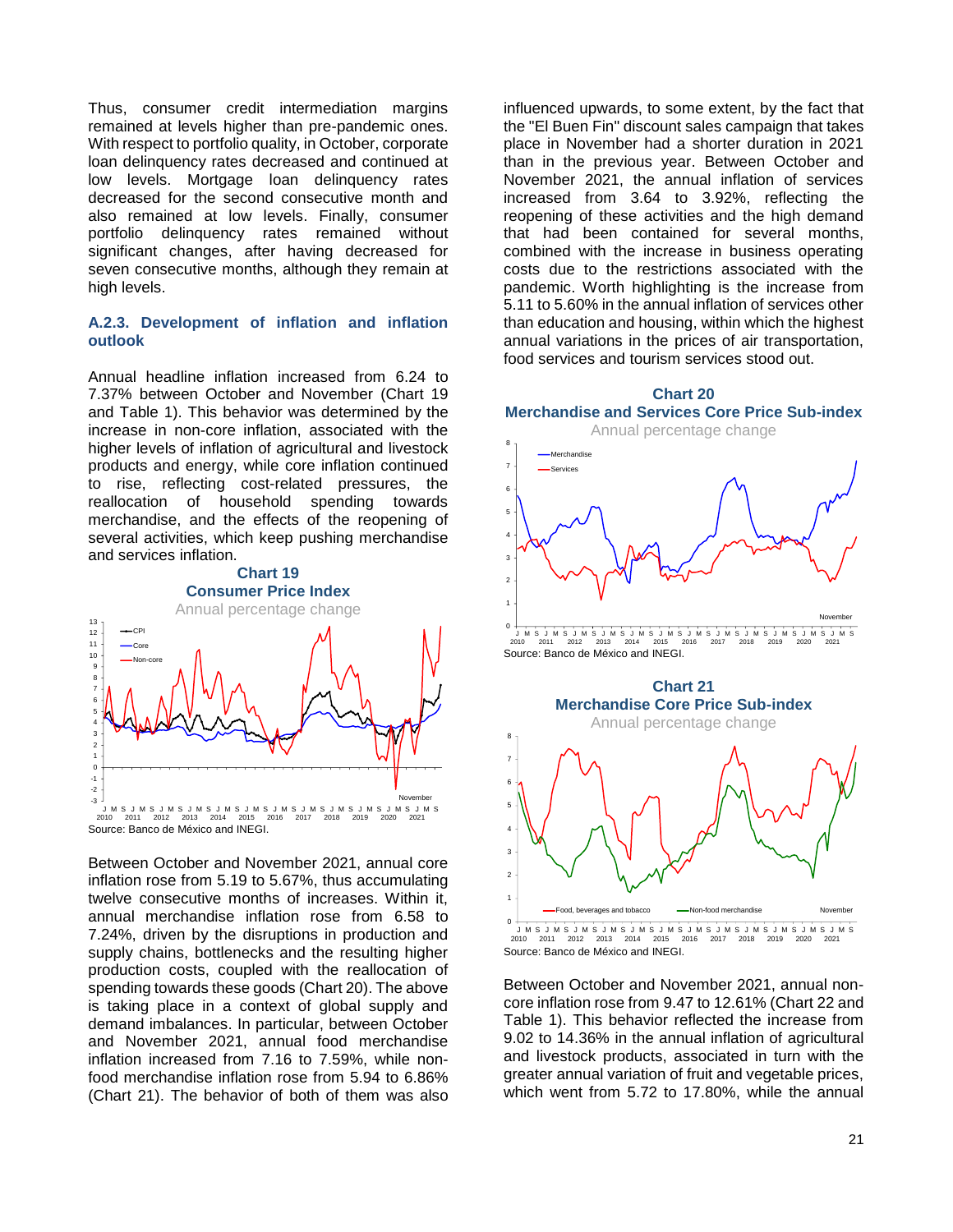inflation of livestock products registered levels of 11.98 and 11.44%, respectively. Likewise, during this period, annual energy inflation rose from 13.44 to 15.41%.

As for inflation expectations drawn from Banco de México's Survey among Private Sector Forecasters, between October and November, the median of expected headline inflation for the end of 2021 increased from 6.63 to 7.22%, while that for core inflation went from 5.30 to 5.50%. Median expectations for the end of 2022 were adjusted from 3.84 to 4.03% for headline inflation, while those for core inflation remained at 3.83%. The medians of headline and core inflation expectations for the medium term were adjusted upwards, from 3.60 to 3.68% and from 3.56 to 3.60%, respectively. Longterm inflation expectations remained at around 3.50%. Finally, compensation for inflation and inflationary risk decreased, but remains at high levels. Expectations implicit in market instruments continued trending upwards, while the inflation risk premium decreased slightly, although it remains at high levels.

<span id="page-23-0"></span>

Headline and core inflation forecasts were once again revised upwards, especially for 2022. Their annual variations are expected to decrease to a larger extent after one year, and converge to the 3% target by the end of the forecast horizon. These projections are subject to risks. On the upside: i) external inflationary pressures; ii) cost-related pressures; iii) core inflation persistence at high levels; iv) exchange rate depreciation; and v) increases in agricultural and livestock product prices and in energy prices. On the downside: i) a widening of the negative output gap; ii) social distancing measures; and iii) exchange rate appreciation. The balance of risks for the trajectory of inflation within the forecast horizon has deteriorated further and remains biased to the upside.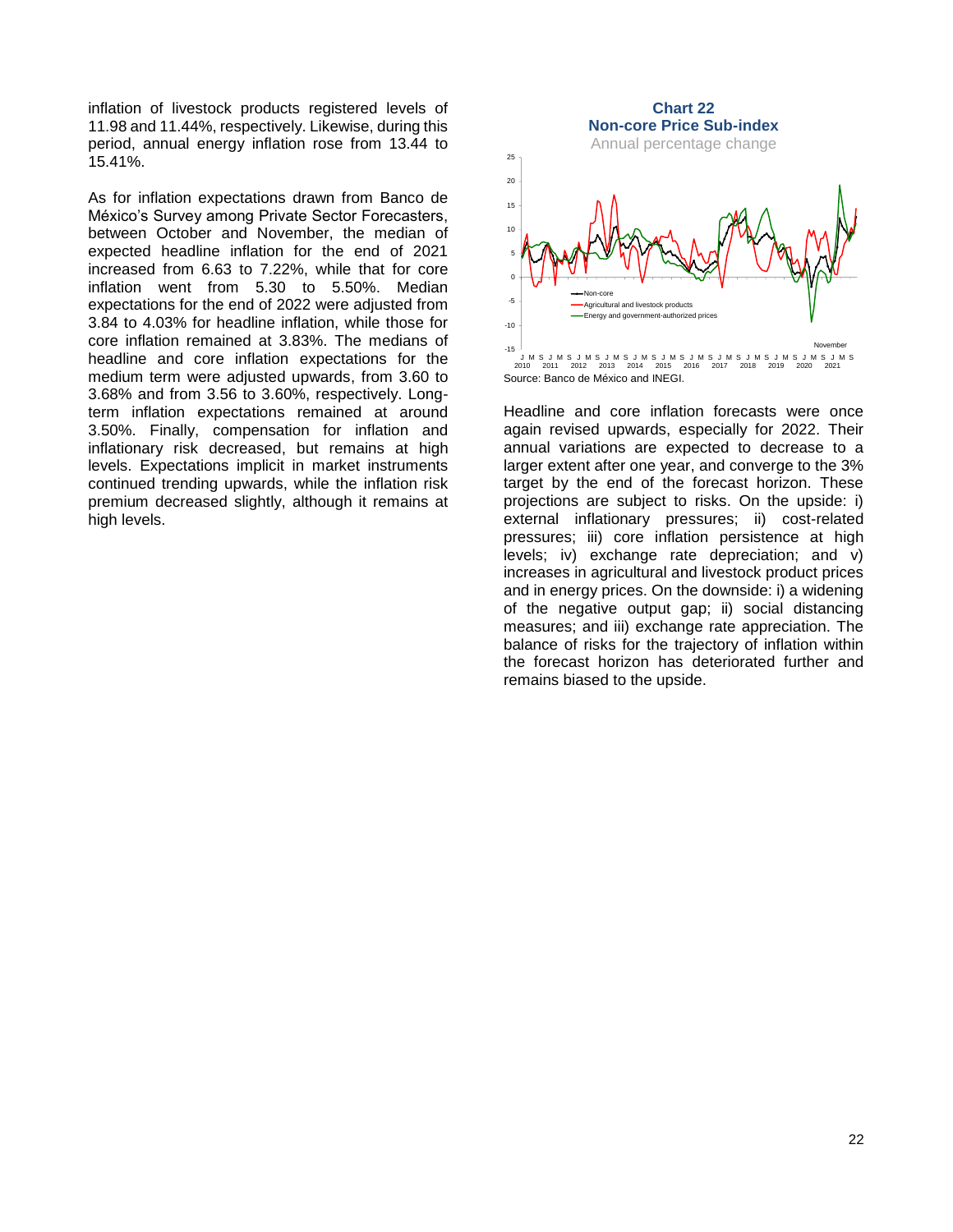## **Table 1 Consumer Price Index and Components**

Annual percentage change

<span id="page-24-0"></span>

| <b>Item</b>                                | September 2021 | October 2021 | November 2021 |
|--------------------------------------------|----------------|--------------|---------------|
| <b>CPI</b>                                 | 6.00           | 6.24         | 7.37          |
| Core                                       | 4.92           | 5.19         | 5.67          |
| <b>Merchandise</b>                         | 6.26           | 6.58         | 7.24          |
| Food, beverages and tobacco                | 6.87           | 7.16         | 7.59          |
| Non-food merchandise                       | 5.59           | 5.94         | 6.86          |
| <b>Services</b>                            | 3.43           | 3.64         | 3.92          |
| Housing                                    | 2.26           | 2.37         | 2.46          |
| Education (tuitions)                       | 2.04           | 2.09         | 2.09          |
| Other services                             | 4.78           | 5.11         | 5.60          |
| Non-core                                   | 9.37           | 9.47         | 12.61         |
| <b>Agricultural and livestock products</b> | 10.41          | 9.02         | 14.36         |
| Fruits and vegetables                      | 9.38           | 5.72         | 17.80         |
| Livestock products                         | 11.29          | 11.98        | 11.44         |
| Energy and government-authorized prices    | 8.55           | 9.82         | 11.26         |
| Energy products                            | 11.69          | 13.44        | 15.41         |
| Government-authorized prices               | 1.86           | 1.88         | 1.97          |

Source: INEGI.